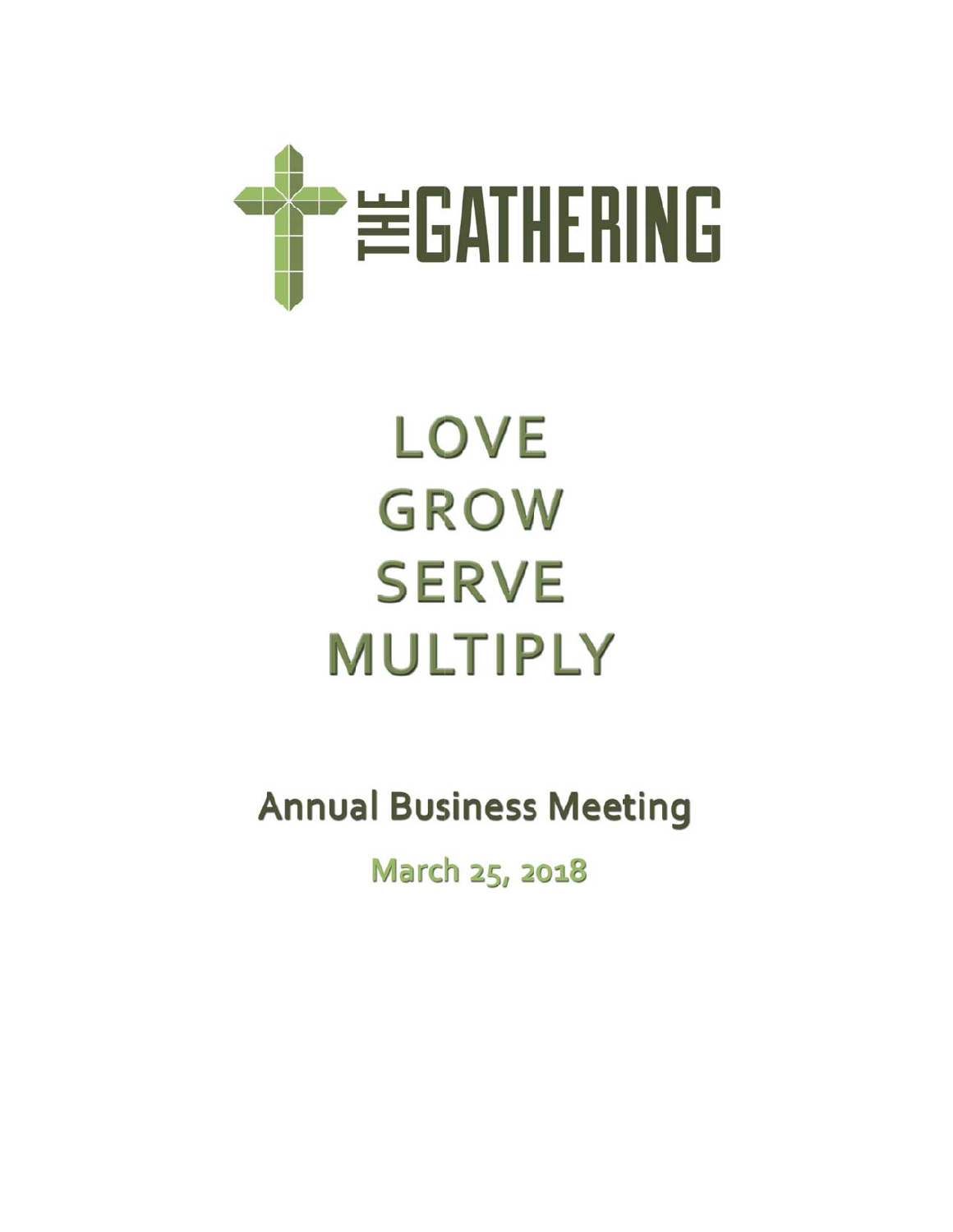### **ANNUAL BUSINESS MEETING AGENDA**

Sunday March 25, 2018

- 1. Welcome and Announcements
- 2. Opening Prayer
- 3. Call to Order and Adopt the Minutes 2016 AGM
- 4. Present the Annual Report 2017
- 5. Present the Financial Statement for 2017
- 6. Questions about the Financial Statement for 2017
- 7. Present the Financial Examiner's Report of 2017
- 8. Present Budget 2018
- 9. Questions about Budget 2018
- 10. Report from the Deacons
- 11. Report from the Elders
- 12. Revisit the Vision
- 13. A progress report from the Planning Team
- 14. Other Matters to report
- a.
- b.
- 13. Questions
- 14. Adjournment
- 15. Closing Prayer
- 16. Coffee Fellowship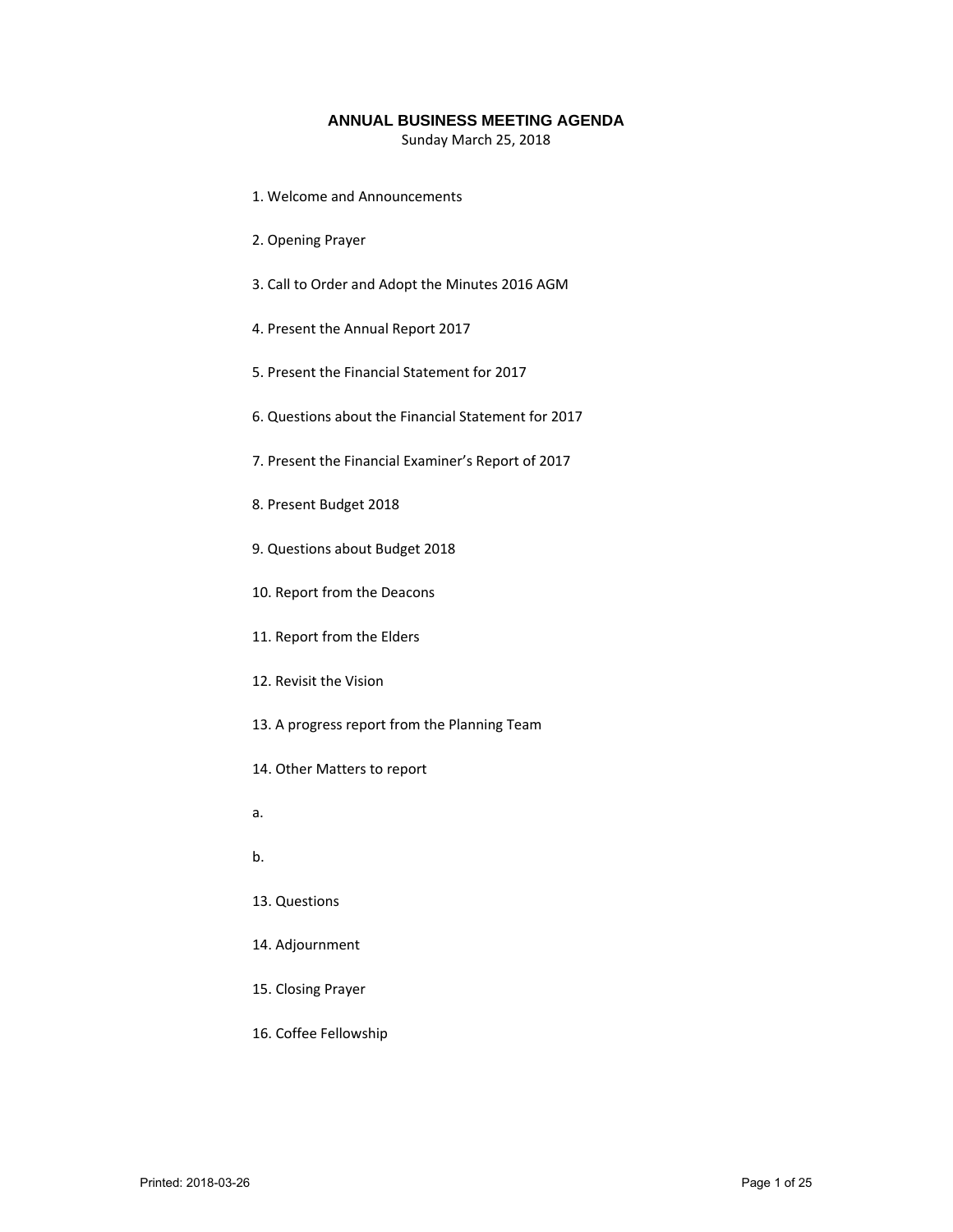#### **Opening Statement Pastor Garth**

Many people have been talking about Dr. Billy Graham since his passing on February 21, 2018, and appropriately so. His life was largely driven by the ministry of telling people about Jesus instead of talking about himself.

One of the blogs I visit (The Exchange with Ed Stetzer) carried a story recently about a hero maker by the name of Elner Edman. Elner was the brother of V. Raymond Edman, a past president of Wheaton College. Elner and Herman Fischer, who was on the Wheaton College Board of Trustees at the time, were on vacation golfing in Florida. There, they met Graham, who was then a student at the Florida Bible Institute, a then-unaccredited Bible college (today, it is Trinity College in the Tampa Area).

They listened to Billy preach, but they also went golfing and Billy served as their caddy, carrying their golf bags. They found themselves impressed with him and encouraged him to consider attending Wheaton College after finishing a degree at Florida Bible Institute. Graham had said that his mother had always wanted him to attend Wheaton, but that it was out of their financial reach.

So, having been impressed with him, both Edman and Fischer came back a couple days and Elner offered to pay the first year of his tuition at Wheaton. They both also agreed to work to get him a scholarship. Graham did end up attending Wheaton College, which became a key transition point to his global ministry.

There are all kinds of hero makers. In this case, Elner met his caddy, thought he had potential, encouraged him to go to Wheaton College, and helped pay his way to go to Wheaton College.

All of us can and should look for people to invest our time, efforts, and energy in. In short, let's be hero makers. There are many people who indeed are caddying or working some other odd job today who need us to come along side and help make them heroes.

May 2018 be filled with changed lives, new heroes, and hero-makers for the glory of God!

### **The Gathering exists to bring glory to God through lives changed by the Gospel of Jesus Christ.**

Our mission statement describes our heart. We exist to bring glory to God, and we long to do so. This is the chief aim and purpose of humanity and of all creation.

Garth Leno, *Senior Pastor*

### **The Gathering encourages life change as we Love, Grow, Serve and Multiply together**

### **LOVE**

Matthew 22: 37‐40 is where Jesus said, "You shall **love** the Lord your God with all your heart and with all your soul and with all your mind. This is the great and first commandment. And a second is lit it: You shall love your neighbor as yourself. On these two commandments depend all the Law and the Prophets."

Our weekend services help us to love God and love one another through simple worship, strong teaching and passionate prayer. We are grateful to God for the provision of three more elders this year and they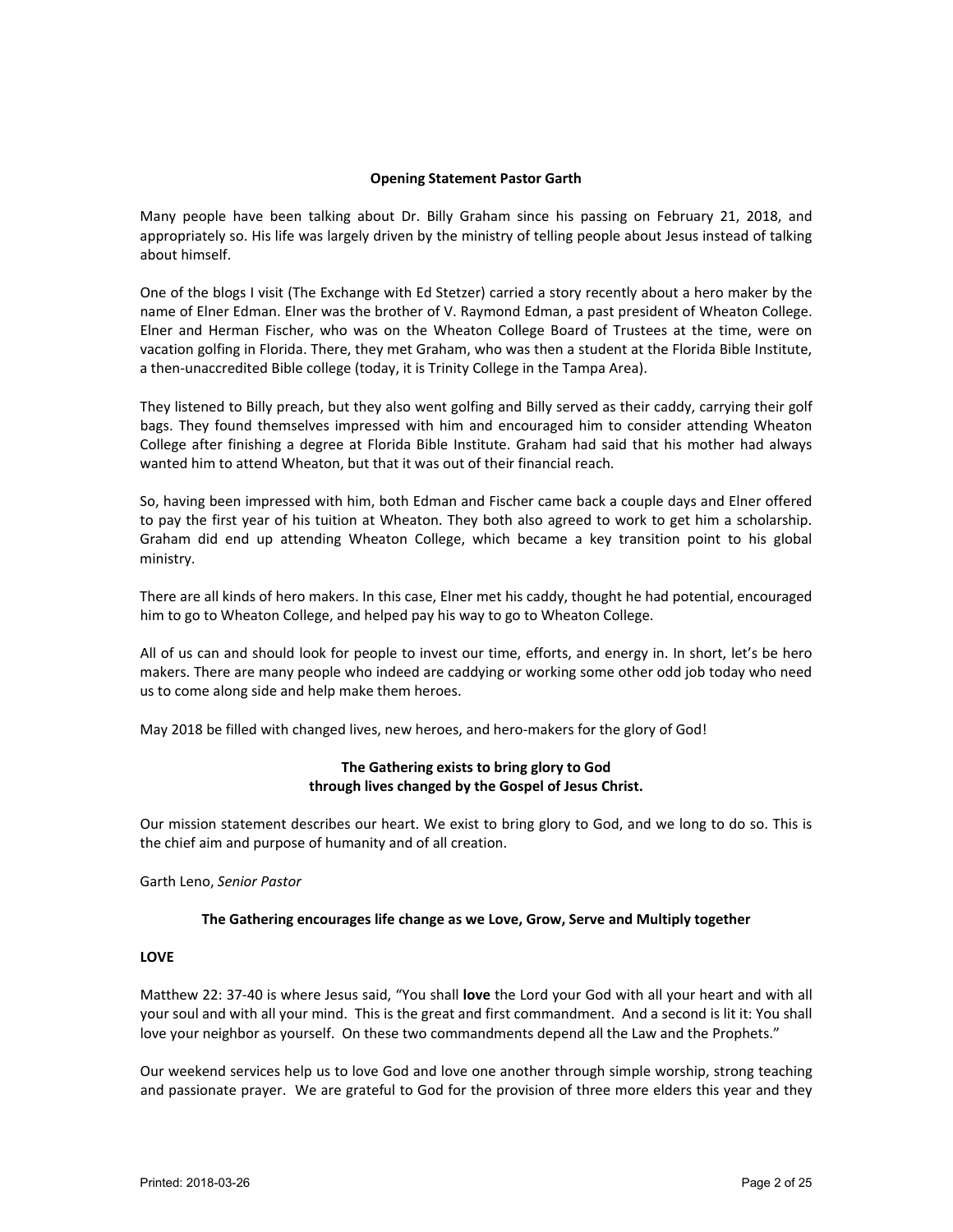will assist our pastor‐elders as they shepherd the flock and provide biblical leadership and gospel centred teaching.

We have celebrated together as families dedicated their children to the Lord (Joab Siebenmorgen, Gianluca Tedesco, Anna‐Jules Rus) We have grieved together with families who have lost loved ones (Pickle, Rowe, Desserault, Hulme, Legault, Owens, Costello, Manera, Bain, Tarte, Desjardin, Marissen, Lucas, Fraser, Cosgrave, Berg and Nitri). We have care for our family members through times of illness, loneliness, financial difficulty, unemployment, floods and any number of difficult life circumstances.

Our church family has shown love through their generous and faithful giving to the ministry of our local church, to missions in Canada and oversees, to the benevolence fund, to local organizations who meet the practical needs of people in our community.

We have wrapped our arms around the community as needs arise and provided practical help to organizations such as Windsor Youth Centre, Street Help, Downtown Mission, and the Windsor Life Centre. We were privilege to host a fundraiser for the Borland family, through the staff at Northwood Public School. We provided small gifts of hospitality and visits to all of our fire stations in Windsor. We hosted Oasis Worship Nights to the City throughout the year. We opened our facility to the community as we celebrate an Old Fashioned Christmas.

We reached out to the special needs community in February and offered Night to Shine followed by a seminar "Living with a Broken Dream" hosted for parents and caregivers of people with special needs.

We have loved our church planting partners in Sarnia, Goderich, Chatham and Nashville, through prayer, coaching, practical ministry help, visits, cards and financial support.

### **GROW**

Ephesians 4:15 says, "We are to **grow** up in every way into him who is the head, into Christ...."

2017 has been a year of growth and much fruit in ministry as our people and network of churches entered into study and reflection together. We enjoy strong biblical teaching on Sunday morning in The Gathering Worship and Kids Gathering. Our youth and young adults meet weekly to study and grow together. We have many small groups for men and women. We added Wednesday Night Live in the fall and this provides another opportunity to grow.

Our staff has participated in several opportunities to grow such as Church Equip Conference, Plant Semi, Pastor Orientation & New Workers Training CNBC, NYC Pastor Ministry Trip, NAMB Coaching Clinic and quarterly staff planning days together.

Our small group leaders have participated in quarterly gathering where they study, learn and pray together. The MOPS team attending a training weekend, our men attended promise keepers and the women had opportunity to attend the ladies retreat at Bambi Lake.

We have offered elders training and development, partnership seminars, evangelism seminar and cross & the crescent workshop for people interested in reaching out to the Muslim community.

### **SERVE**

In 1 Peter 4:10 the Apostle exhorts us, "As each has received a gift, use it to serve one another, as good stewards of God's varied grace."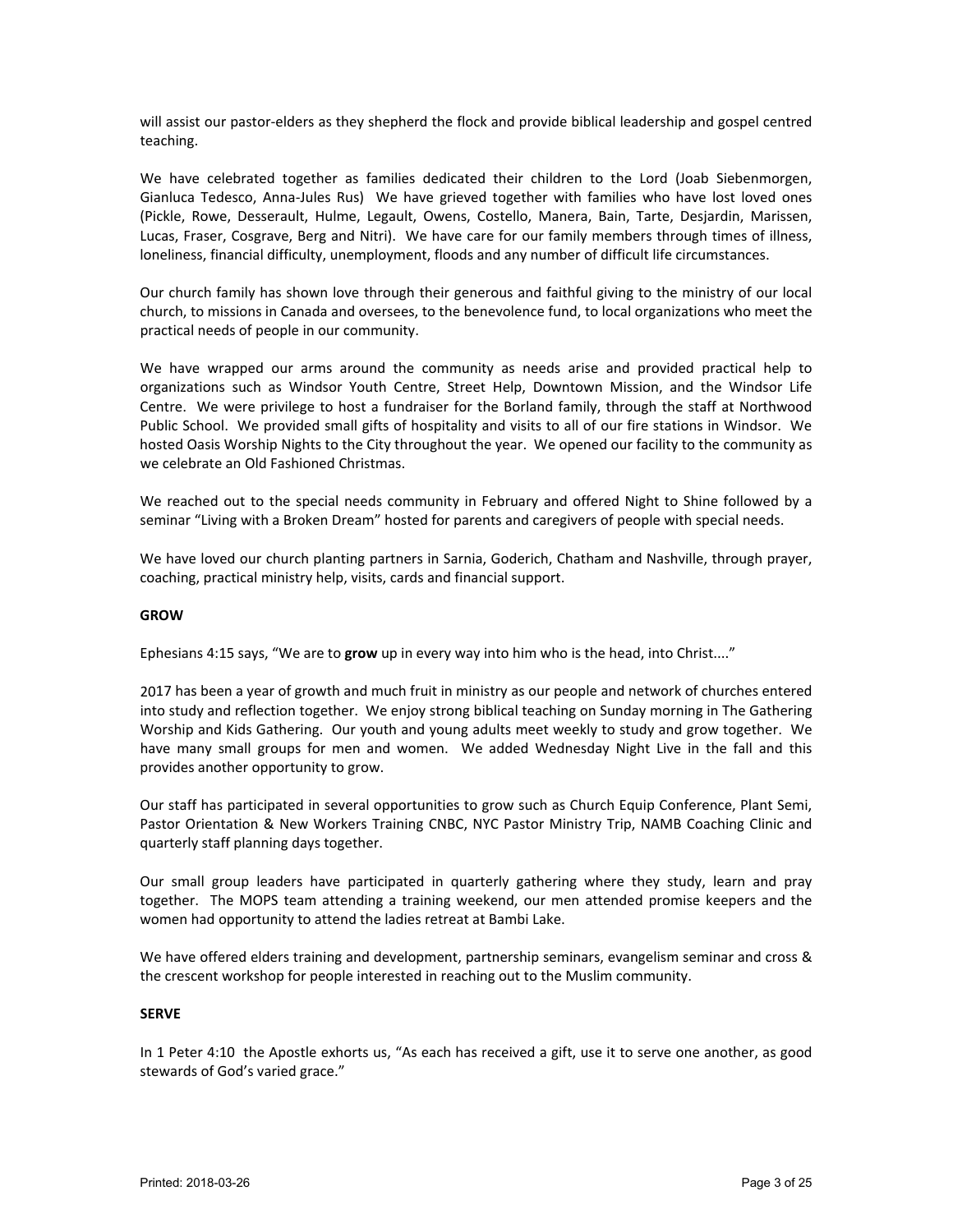The Gathering has served consistently over the year in many ways. Our Deacons lead in serving as they provide practical help to the pastors/elders, allowing them the time to teach and shepherd the flock. Our church has rallied together to move our ministry to our new location on Columbus Drive. We have served shoulder to shoulder together on many work days and have been assisted by mission teams from First Baptist Church Mt. Juliet, Tennessee, and Grumlaw and Mile City, both part of the SEND Detroit Network.

We have served the community in various family focused events including Night to Shine, Easter Egg Hunt, Kids Safety Day at Talbot Trail, Surge Camp with the help of First Baptist Church Mt. Juliet, Free Park Event at Captain Wilson Park with the help of College Acres Baptist Church in North Carolina, and Old Fashioned Christmas.

Serving the community of Windsor/Essex the Gathering has collected food for the Windsor Youth Centre, provided encouragement and gifts of hospitality to our fire stations throughout the city, Pastor Garth and Patty have served at Fair Havens camp for a week this summer, our Oshawa Mission Team served with Pastor Jared, and Pastor Garth and Patty served the special needs community and their families and caregivers at a Christian Horizons seminar.

### **MULTIPLY**

We love this passage here at The Gathering! Matthew 28: 18-20 And Jesus came and said to them, "All authority in heaven and on earth has been given to me. Go therefore and make disciples of all nations, baptizing them in the name of the Father and of the Son and of the Holy Spirit, teaching them to observe all that I have commanded you. And behold, I am with you always, to the end of the age."

We have been blessed this year with multiplication in our local church through new believers and water baptism: Isabelle Duong, Samantha Manera, Kaytee Raiger, Fred & Judy Raiger, John & Lisa Huynh were all baptized at The Gathering in 2017. Seventeen people to our knowledge have made professions of faith through the SURGE camp experience or weekly Sunday Morning worship service.

The Gathering thrives with a culture of multiplication and many men and women are engaged in discipleship, building the kingdom and strengthening our leaders. We encourage our disciple‐makers to use the book *Spiritual Leadership* by J. Oswald Sanders as they seek to expand the kingdom through discipleship.

Our church has offered internship opportunities to Nathan Legault and Jamie Conteras this past year and they have grown tremendously through the experience.

We are part of a vibrant church planting network and Pastor Garth is committed to building into the new churches in our network. In April the network of churches met together and since then one more has been added. We now are actively involved in developing and providing support to The Bridge Gathering (Sarnia), Connect Goderich, and New Day Church (Nashville).

Partnership with other churches such as West Ridge (Georgia), College Acres Baptist Church (North Carolina), First Baptist Church Mt Juliet (Tennessee), Canadian National Baptist Convention affiliates, the North American Mission Board, SEND Detroit, and others, are critically important to us and we are blessed by the opportunities they provide for training, financial support, organizational support, prayer support and encouragement to our pastors.

Our Church continues to enter into discussion with individuals and churches interested in kingdom expansion and church planting. Pastor Phil has participated in a collegiate church planting conference called *Hitchhiker* conference, Pastor Garth and Patty continue to attend vision tours and conversations continue to take place with like minded church planters in Windsor/Essex and elsewhere.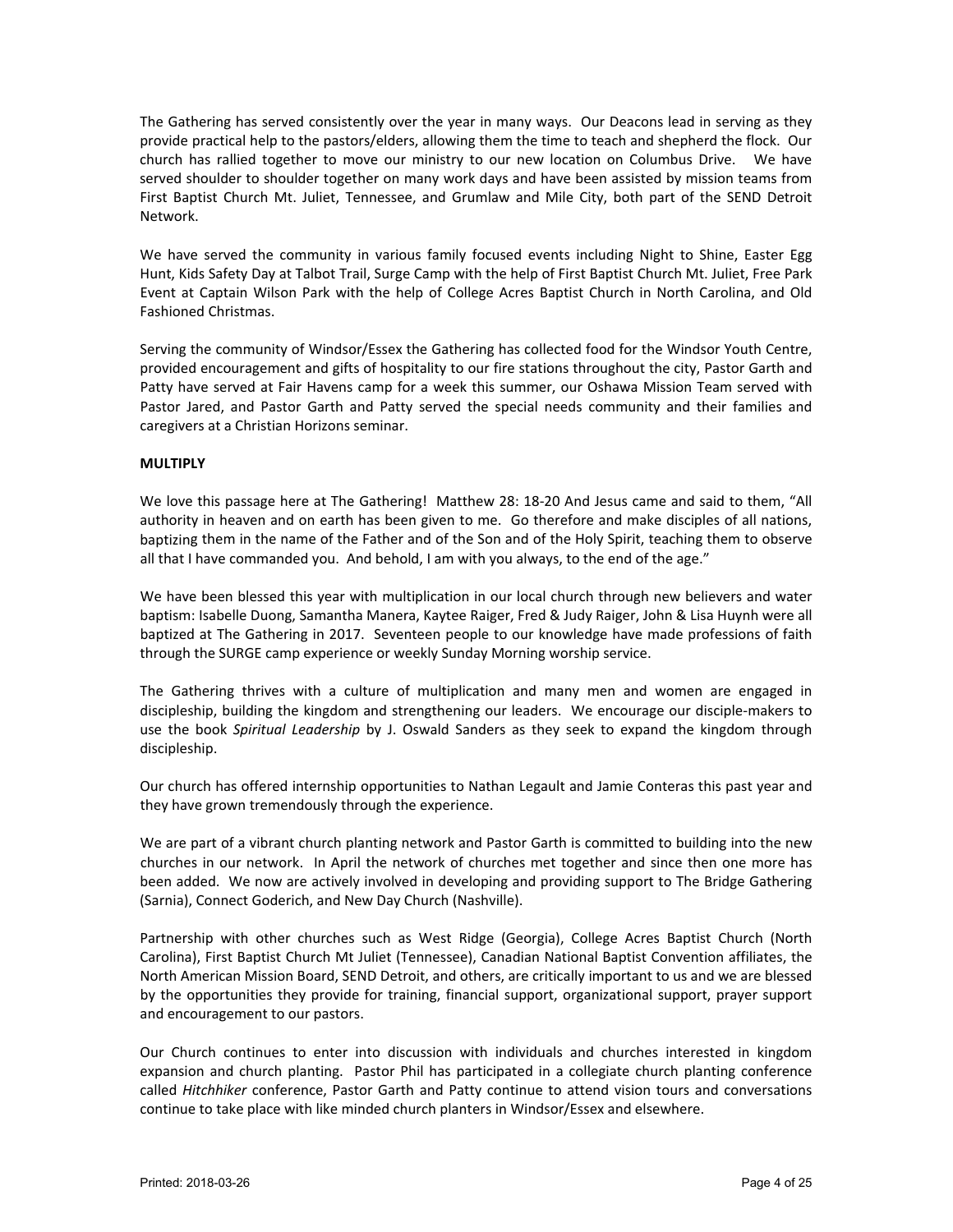The Gathering was blessed to send out their first missionary to East Asia with Teach Beyond, Jordan Legg has entered into a 6 month commitment with that organization and we were blessed to be actively involved in supporting him financially and with prayers.

Our vision continues to serve us well!

### **The Gathering exists to bring glory to God through lives changed by the Gospel of Jesus Christ.**

We are seeking to fulfill our mandate and our purpose by encouraging to love God and one another, grow in their faith and walk with God, serve the local church, community, and the world, and to multiply the number of disciples we make and the number of churches we plant.

### *Soli Deo Gloria.* **We live for the glory of God alone.**

### **Deacon's Report: Bill Robert**

Whereas the Elders at The Gathering "serve by leading", the Deacons "lead by serving" as described in Acts 6:1‐7. Presently we have 5 church partners serving as Deacons and Pastor Garth is engaged in discipleship sessions with potential new Deacon Candidates. Deacon Ministry meetings are held monthly and discuss a variety of practical church needs including: Facility needs of our building, both inside and outside; Health and Safety monitoring and actions; Reports on Finances (specifically how our expenses are relating to our budgeted expense forecast and expenses that have occurred on a monthly basis) with recommendation to the Elders where necessary; Benevolence requests that have been submitted and agreed upon help that our church may provide; Ensuring that Baptism and Communion Services are properly taken care of; and continued ministry to widows and shut‐ins, including visits to those who are in need of care due to health concerns. Additionally, we meet to inform and discuss other areas of church need that may be directed by our Elders. On behalf of the Deacons, I wish to thank you, our church family, for your prayers, your selfless and generous help in our church, and ask you to please continue to pray for the fulfillment of the multitude of tasks that the Deacons and Deaconesses complete for the glorification of God.

### **Elder's Report:**

Elders must be biblically qualified men, and 1 Timothy 3:1-7 describes what kind of person an elder must be. The men we affirmed on December 10 were invited to consider the ministry of elders because we saw the qualities described in 1 Timothy 3 evident in their lives.

In February 2017, Jamie Legault, Ron Reynolds, and Dan Shuttleworth joined Pastor Garth and Pastor Phil in the careful study of Biblical Eldership, reading the textbook and discussing our responses to some challenging questions. We eagerly participated in these study sessions and enjoyed many hours of guided conversation as we learned more about serving as elders in our church.

Our spouses were also asked to consider carefully and prayerfully the time commitment required and the impact it will have on work and family life. Furthermore, the church family was invited to evaluate the lives and conduct of the potential elders. This is the most thorough process of vetting elders that we have ever conducted, or heard about, because it is more important to us than it ever has been.

We took a long time to prepare and vet these elders because we want to get this right, and even more, we want to shape our church and structure our leadership teams according to the Bible.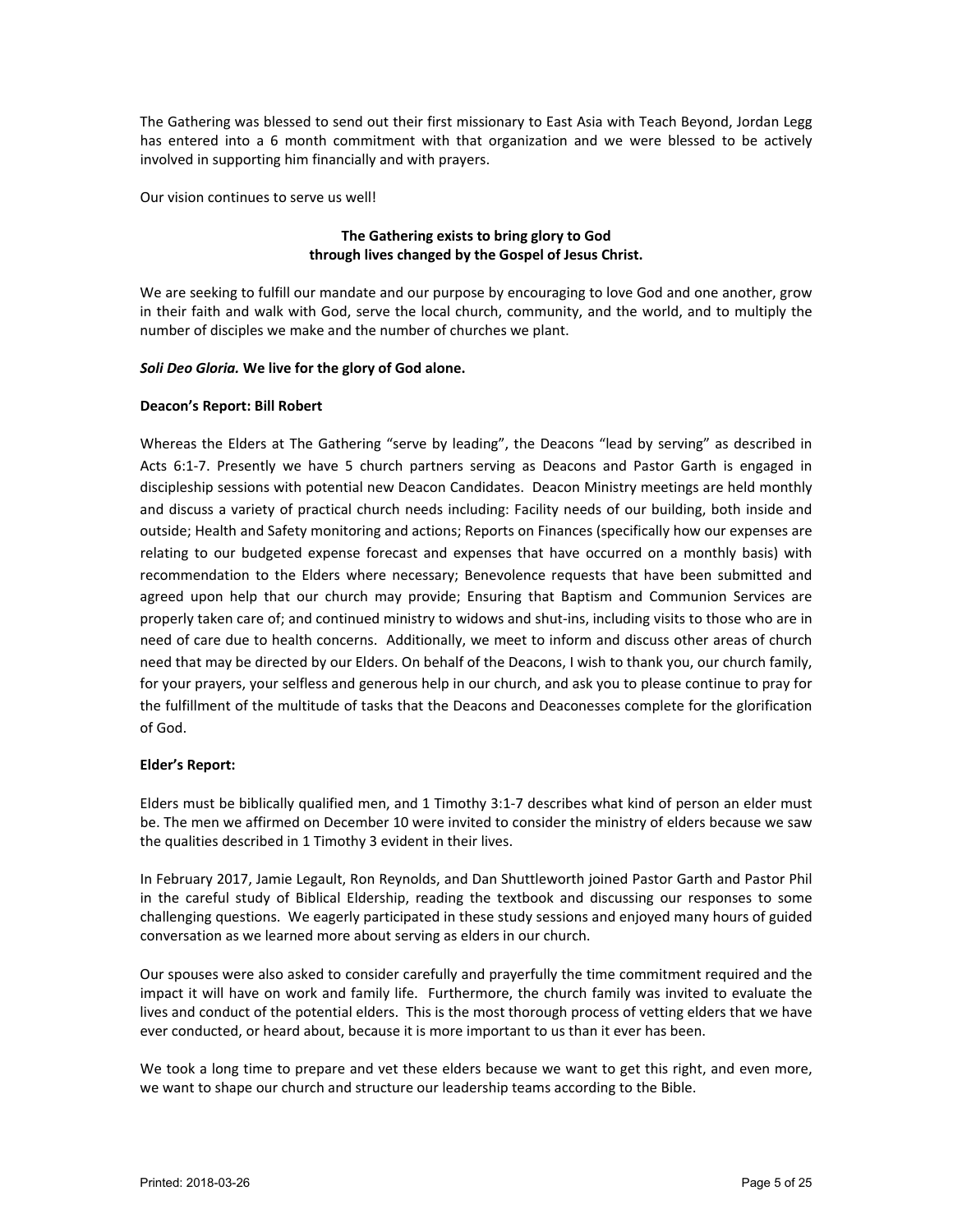So, Elders in The Gathering Church will function primarily as shepherd‐elders, and as such: We are not a committee of elders.... We are not a board of elders…. We are not a panel of experts…. We are not an extension of some denomination….

We are shepherding elders who feed the flock, lead the flock, protect the flock, and care for the practical needs of the flock of God under our care.

Our work has just begun, but we have begun considering how best to shepherd the flock of God under our care, and looking at some systems that will help us in that important work. We are praying through how we can make more disciples through the ministries of The Gathering, and multiply the number of churches in our sphere of influence. The elders are pondering how we can be a positive influence in Sarnia, Goderich, Nashville, and the Dominican Republic through selected church planters and mission representatives. By the time our Annual Meeting takes place, Pastor Garth will have led us through our first full-day retreat. We have just begun, and we are eager to join God where he is already at work in our church and in our community.

Humbly submitted, The Elders Council: Jamie Legault, Garth Leno, Ron Reynolds, Phil Siebenmorgen, Dan Shuttleworth

### **Revisit the Vision – Pastor Garth**

When I talk to people in the neighborhood or in the supermarket about our church, they often ask the same question in a variety of ways: What is your church about? I tell them straight up: *The Gathering exists to bring glory to God through lives changed by the Gospel of Jesus Christ.*

It is important for people to know what we are about. It's important for our leaders and partners and others who attend to know what we are about.

Our vision, our passion is to bring glory to God Through lives changed by the Gospel. But *how* will we encourage this life change to take place? Once a person is converted by grace alone through faith alone in Christ alone, how do we encourage them in their walk with God?

Four key words guide the whole process: Love, Grow, Serve, and Multiply.

### **1. We must teach people the importance of LOVE**

### Mt 22:37‐40

Jesus said, "You shall love the Lord your God with all your heart and with all your soul and with all your mind. This is the great and first commandment. And a second is like it: You shall love your neighbor as yourself. On these two commandments depend all the Law and the Prophets."

### **2. We must also encourage people to GROW**

#### Eph 4:15‐16

We are to grow up in every way into him who is the head, into Christ, from whom the whole body, joined and held together by every joint with which it is equipped, when each part is working properly, makes the body grow so that it builds itself up in love.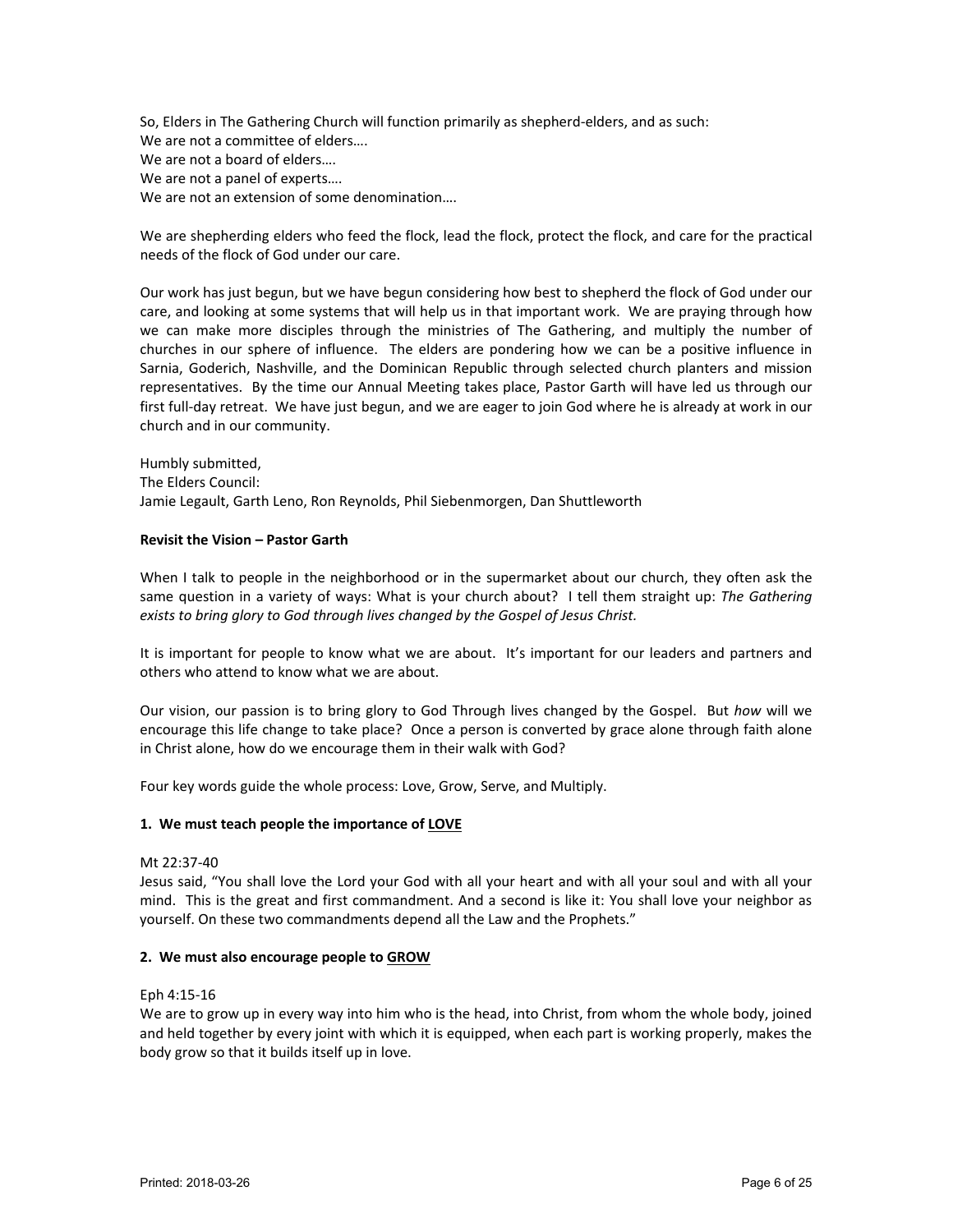### **3. We must encourage people to SERVE**

### 1 Pet 4:10 is a key verse for serving:

As each has received a gift, use it to serve one another, as good stewards of God's varied grace.

Our God is a sending God, and he is sending us on mission to serve him right where we live and work and go to school.

### **4. We also teach the need to MULTIPLY**

### Mt 28:18‐20

And Jesus came and said to them, "All authority in heaven and on earth has been given to me. Go therefore and make disciples of all nations, baptizing them in the name of the Father and of the Son and of the Holy Spirit, teaching them to observe all that I have commanded you. And behold, I am with you always, to the end of the age."

- Make disciples who make disciples
- Reproduce small groups that reproduce
- Plant churches that plant churches

We are not happy with the idea of adding a few people here and there. We want to see the church and the kingdom multiply…locally and globally. Life change is the primary focus of our ministry and we will keep sharply focused on this calling to Glorify God.

### **Progress Report from the Planning Team: Patty Leno**

Following the purchase of our new facility in May, our Property Search Committee, having completed their mandate to secure a new place of worship for the Gathering Church was dissolved. We thank them for their diligent work. A new Planning team was commissioned to assist the Pastors and Deacons manage the many aspects of transition and renovation and to shepherd the rezoning efforts for our church. Some of the work of the Planning Team to date has included:

- Submission of the rezoning and official plan amendment documents to the City of Windsor and working with our consultant Paul Bezaire to complete the process.
- Making application to MPAC for property tax exemption based on our charitable status
- Oversee repairs and maintenance
- Plan the various phases of renovation necessary to equip our space for worship and gospel centered ministry to adult/kids/youth ministry
- Manager the purchase and installation of materials and equipment
- Sell and dispose of unnecessary equipment and items that remained from the previous owner
- Shut down the refrigeration units
- Following the flood we experienced in the fall, work with the insurance provider and adjuster to manage the claim and oversee the repairs and replacement of items
- Assist with scheduling of facility and grounds work for our work days and when visiting mission teams attended The Gathering to help

Our current team is made up of the following individuals who serve in various aspects of the ministry: Garth & Patty Leno; Phil Siebenmorgen; Bill Robert; Barry Stillman; Pete & Cindy Gietz; Bill MacCharles

We have worked closely with the Deacons and Elders and communicate regularly with the church family to keep you updated.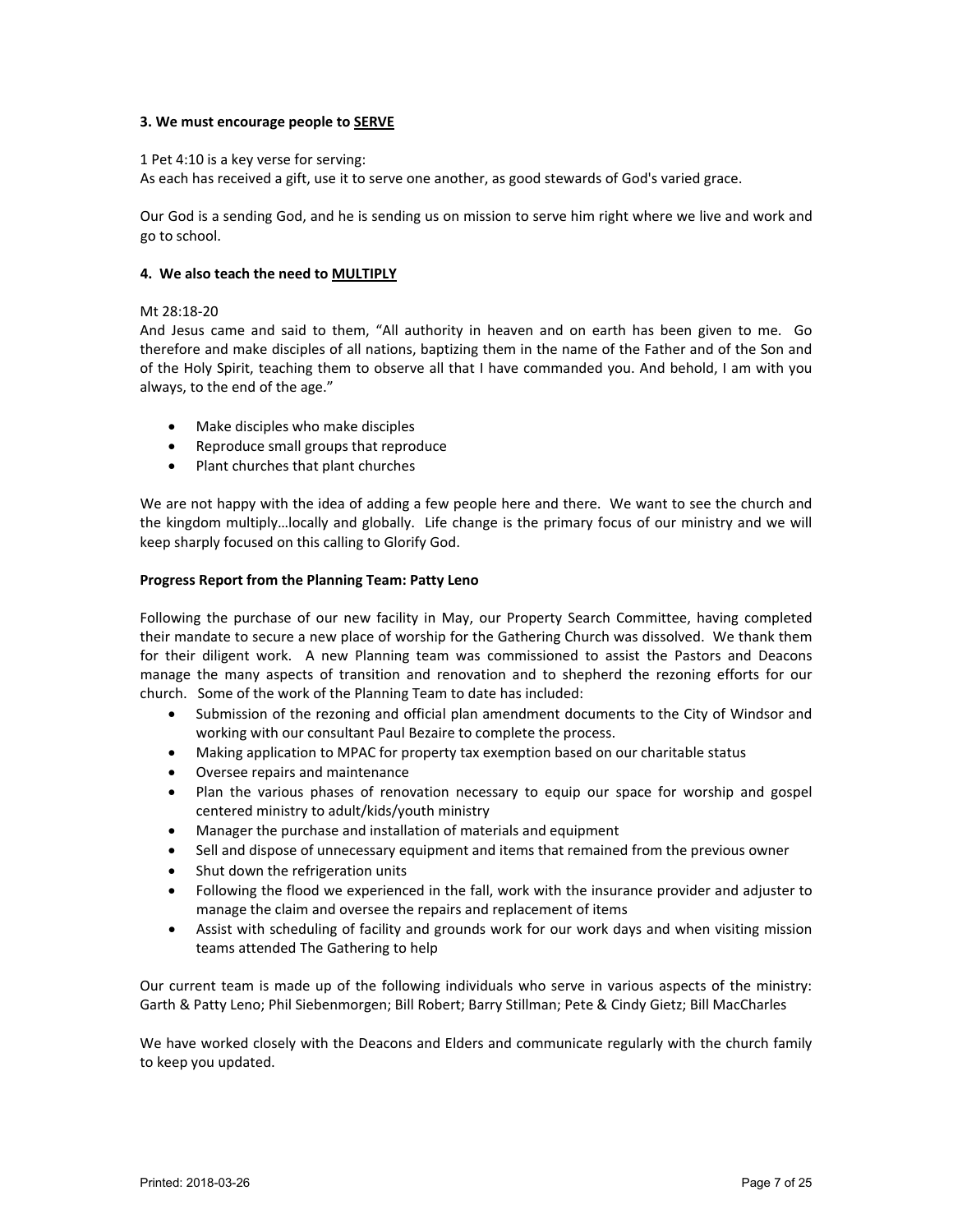In 2018, after the rezoning process is complete, we anticipate entering into the various phases of renovation as indicated in our planning documents. This will include some of the following: submission of building permits and oversight of construction, management of purchases and contract work and coworker/mission team assistance. We anticipate a very busy year ahead with regard to the facility needs of our church and look forward to serving shoulder to shoulder with the church leadership and our church family. God has been very faithful to meeting the needs of our church and we are thankful for His provision and the opportunity to serve in this way.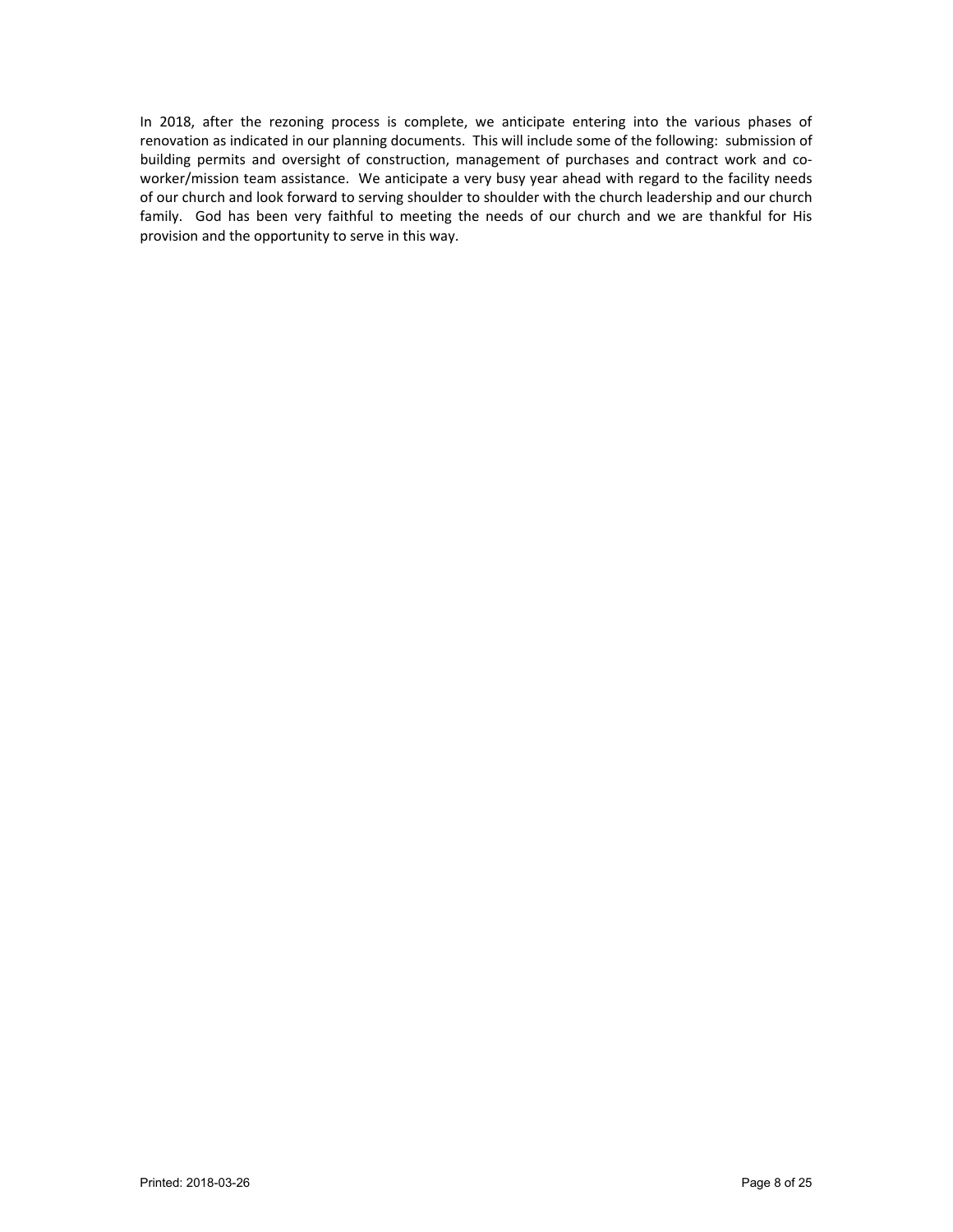### **ANNUAL BUSINESS MEETING MINUTES**

Sunday April 2nd 2017, 6:00 PM **1. Opening Prayer – Bill Robert** 

### **2. Call to Order – Bill Robert**

Moved by: Dan Shuttleworth Seconded by: Fred Doughty

### **3. Present the Annual Report 2016**

### **Pastor Garth's Opening Statement:**

I will continue, to ask God to do the imaginable and the unimaginable in our midst. I plan to stick with the things I *can* imagine, and let God surprise us with the unimaginable.

I can imagine status‐quo churches, once gospel‐centered and Spirit‐filled, being re‐fired, renewed and refocused through your influence and your prayers and your giving here at The Gathering. According to the power that is at work within us, we should ask Jesus to breathe upon those dry bones and bring fresh life.

I can imagine the restoration of gospel joy, first love and true worship across the city, can't you?

I can imagine God bringing great glory to himself out of incredibly broken stories and disillusioned, cynical believers. Some of them are your neighbours, your family, your friends! He is the God who works in ALL things for the good of those who love Him. He is the God who says that things impossible for men are possible with Him. He is the God who says we have not because we ask not. *So we ask, Father. In the name of Jesus and for the expanding of your kingdom, we ask.*

I can imagine broken relationships being healed and restored; I can imagine gossip and slander giving way to prayer and encouragement; I can imagine many of our irresponsible brothers and sisters coming back home to our Abba Father; I can imagine an unprecedented number of people coming to Christ in the coming months in Amherstburg, Essex, Kingsville, Lakeshore, LaSalle, Leamington, Tecumseh – all over Windsor Essex.

I can imagine the purchase of a building – some kind of a building – that gives us a permanent home, or at least permanent office speace, but I'm not interested in a glitzy, expensive, flashy home. I can imagine Bill Robert designing another interior that blows the socks off of everyone who comes in the doors.

I can imagine using that building – whatever kind of building God gives us – as a home base to grow a healthy, vibrant, gospel-centered church – but one that continues to plant churches and raise up church planters and train up church planting interns and send out people on mission who share Christ everyday at the office, in the plant, and in the classroom. I can imagine that. Can you?

I can imagine The Gathering having an impact locally and globally for the name of Jesus Christ. Loving, growing, serving, and multiplying …

I can imagine shattered trust being rebuilt; I can imagine hard hearts being softened and gentled by the gospel; I can imagine risking much for the honor of Jesus Christ rather than rusting away in some fishing boat, or wasting away on a golf course, or wilting away in Florida, or fading away in retirement. I can imagine putting it all on the line for the sake of the Gospel and the salvation of my family and my neighbors and my city and my nation. *Can you imagine that?*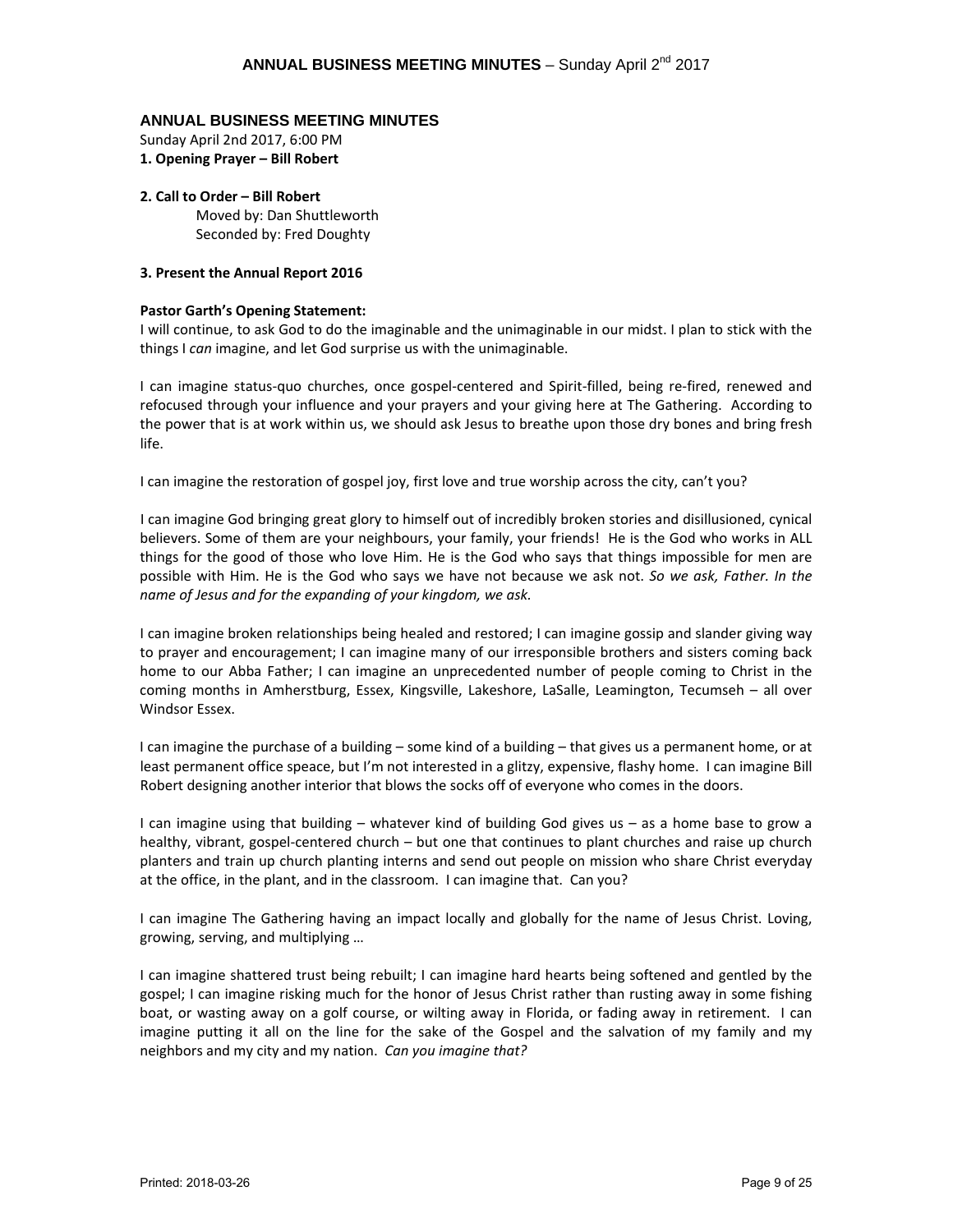### **ANNUAL BUSINESS MEETING MINUTES** - Sunday April 2<sup>nd</sup> 2017

So these are a few things we can imagine. Lord Jesus, surprise us with the things we cannot even begin to imagine. Make beautiful things out of our lives, and make a beautiful thing out of our church and the churches we are privileged to plant in the years to come. Amen.

By His grace, and for His glory, Garth Leno

### **4. Financial Statements:**

If you refer to the Statement of Revenues and Expenditures, you will notice that there has been a noticeable increase in our current assets, increasing \$209,260 over the previous year—a 46% increase! Thank you church for your faithfulness with tithes and offerings. This amount is significant in that it has direct relation to how much we may borrow for a new facility.

You will also notice that our current liabilities are very low and were maintained from the previous year.

Aside from cash, you will also notice the headings of Restricted Funds and Designated Funds. The Restricted Funds include:

IMB Christmas Offering NAMB Easter Offering Growth Investment

These are funds that you the donor of the offering have specified for a specific restricted purpose. Restricted funds are meant to be used in a short period of time.

The Designated Funds include:

Church Planting Benevolence Missions

These are offerings that have been designated to be set aside for a specific purpose. They are not necessarily to be used in their entirety immediately, and if not needed for the designated purpose, with approval, may be designated for another use.

As you look down to Expenditures, you will see The Gathering's commitment to multiplication.

Not only do we contribute through our Easter Offering in co-operation with the CNBC and SBC which is used for church planting and other ministries in North America and the IMB Christmas Offering that sends missionaries to spread the Gospel worldwide, but we also contribute to Co‐operative Giving through CNBC to share Jesus in Canada, North America and around the world.

Most other expenditures are fairly self‐explanatory, noting that in 2016 we have broken down Evangelism and Missions to better record expenses for the many church and local mission celebrations The Gathering hosts.

### **5. Q&A**

None received

### **6. Financial Examiner's Report of 2016**

It reads as follows: Read Report

In full disclosure, Nathan Leno is a partner in this firm, however, there is no conflict of interest, as he did not participate in the Examiner's Report of our documents.

### **7. The Gathering's 2017 Budget.**

This past year, our various ministry areas had history to work with for planning budgets. I would like to thank everyone who was entrusted to purchase within their various areas of ministry. Purchases were made with concern to stay within allotted budgets, which in many areas is quite small. Thanks also to a great number of you who made purchases, both large and small without any wish or expectation of re‐ imbursement. Special thanks to Lorie Hoehne for her dedication and hours upon hours of time to keep our accounting in order and to Cindy, whose organizational skills and diligence with budget preparation both expedites and simplifies the budget approval process.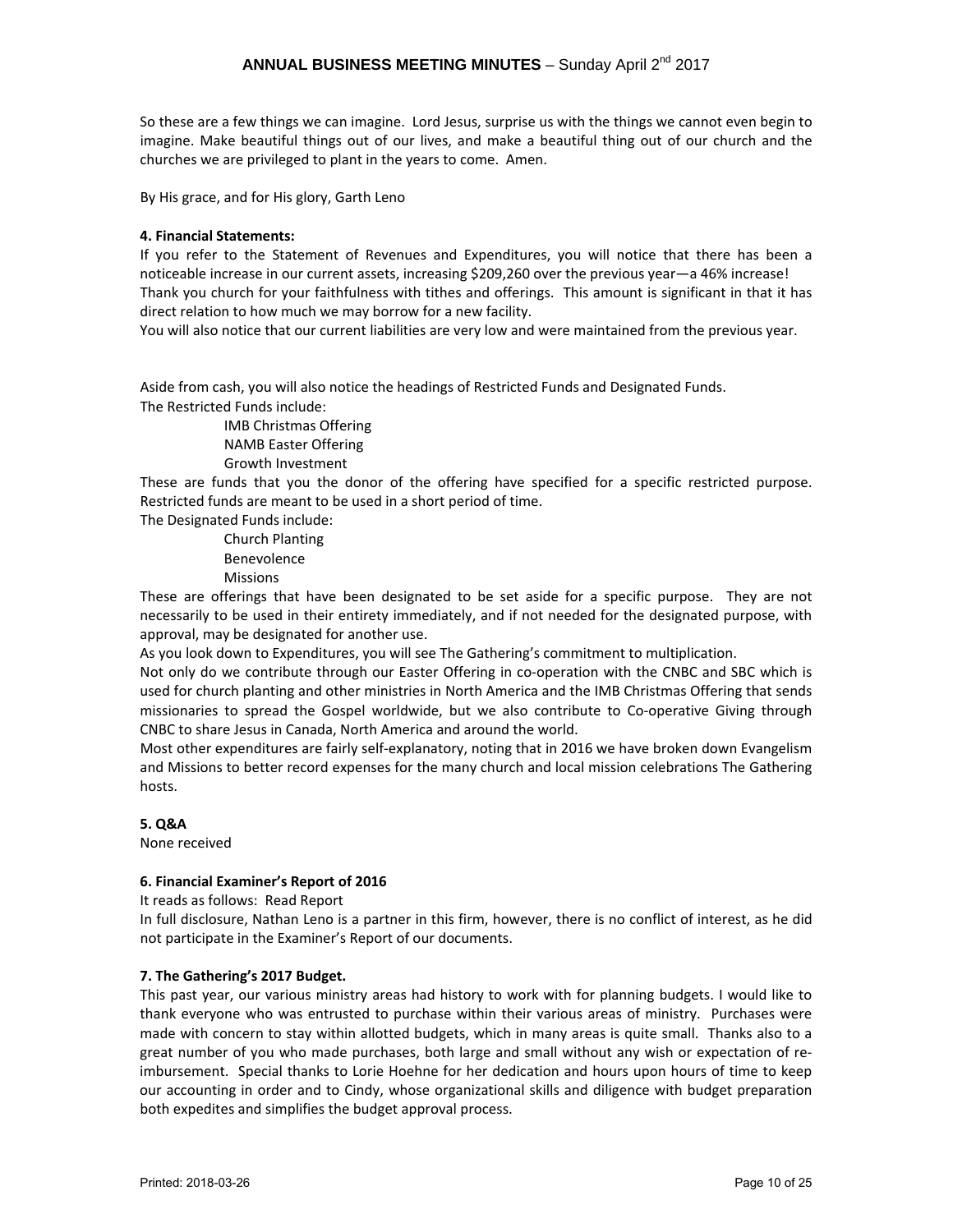### **ANNUAL BUSINESS MEETING MINUTES** - Sunday April 2<sup>nd</sup> 2017

As mentioned, we had some budget history to draw upon and therefore many budget estimate requests were able to be informatively requested for the 2017 year.

Upon referring to the Statement of Revenues and Expenditures, you will notice a column for 2017 Budget. For clarification, I draw your attention to the IMB Christmas Offering and the NAMB Easter Offering budget figures of \$8,000. Each. The Gathering has made a commitment to these organizations for this amount and as the Lord blesses The Gathering's offerings, due to your generosity and faithful commitment to mission multiplication, the actual amount collected will be the amount sent‐‐ As you can see from the 2016 offerings to these organizations (in the centre column). If the offerings fall short of \$8,000., the difference would be topped up from the General Fund.

As you look down through the expenditures, you will notice that the Personnel Budget has been increased for 2017. Although our 3 paid members of the team have received a modest cost of living adjustment, these budget amounts reflect the additional costs due to planned incrementally decreased grants from the US Baptist State Convention.

Church Plant Expenses—Looking down to Church Plant Expense, you will notice that 2017 has a budget of \$12,000. and is worthy of some explanation. This account serves as a parent account for each of our 2 church plants; 1 in Sarnia and 1 in Godrich. Each month we transfer \$1000. from our General Fund so that we may send Pastor Cecile and Pastor Rob cheques for \$250. each/month. This allows a remaining balance of \$500. each/month that is kept on hand to build for future church plants. Next I would like to draw your attention to Mission Budget Ideas for 2017.

You have already noticed that we have several celebrations‐The Gathering loves to Celebrate! We have several festivals and events planned for 2017.

These can all be considered part of a local missions initiative. You will notice we have budgeted a total of \$8000. for local missions.

Additionally, we have budgeted \$4,600. Entitled missions. This is entitled to be "seed money" for any mission trips from The Gathering. We have previously agreed that all team members should pay their own way, but the seed money might come in handy for helping with the project itself at the ministry venue. (purchasing materials, paying for curriculum etc.)

We have already spoken of the Easter and Christmas Offerings, as well as Co-operative Giving and Church Planting. We want you to know that we as a church are serious about spreading the Gospel through mission giving and therefore have budgeted a total of \$52,600 for 2017 Mission Giving.

### **8. Q&A**

None Received

### **9. A progress report from the Property Search Committee**

We began meeting as a team in May of 2016 and our first task was to cry out to the Lord in prayer, asking him to lead and guide us, to teach us what we needed to learn and to give us cooperative humble attitudes as we worked together. God answers prayer.

Initially we poured over the survey results from our last AGM. We assessed and categorized the results, prioritizing the data to be dealt with and in what order. We then met several times with the Pastors and Directors to ensure we completely understood the vision of our church and it's most urgent priorities. We all were in agreement that whatever solution the Lord had for us, it had to be one that would allow us to be true to the Great Commission and be a church that multiplies. We needed to ensure that the facility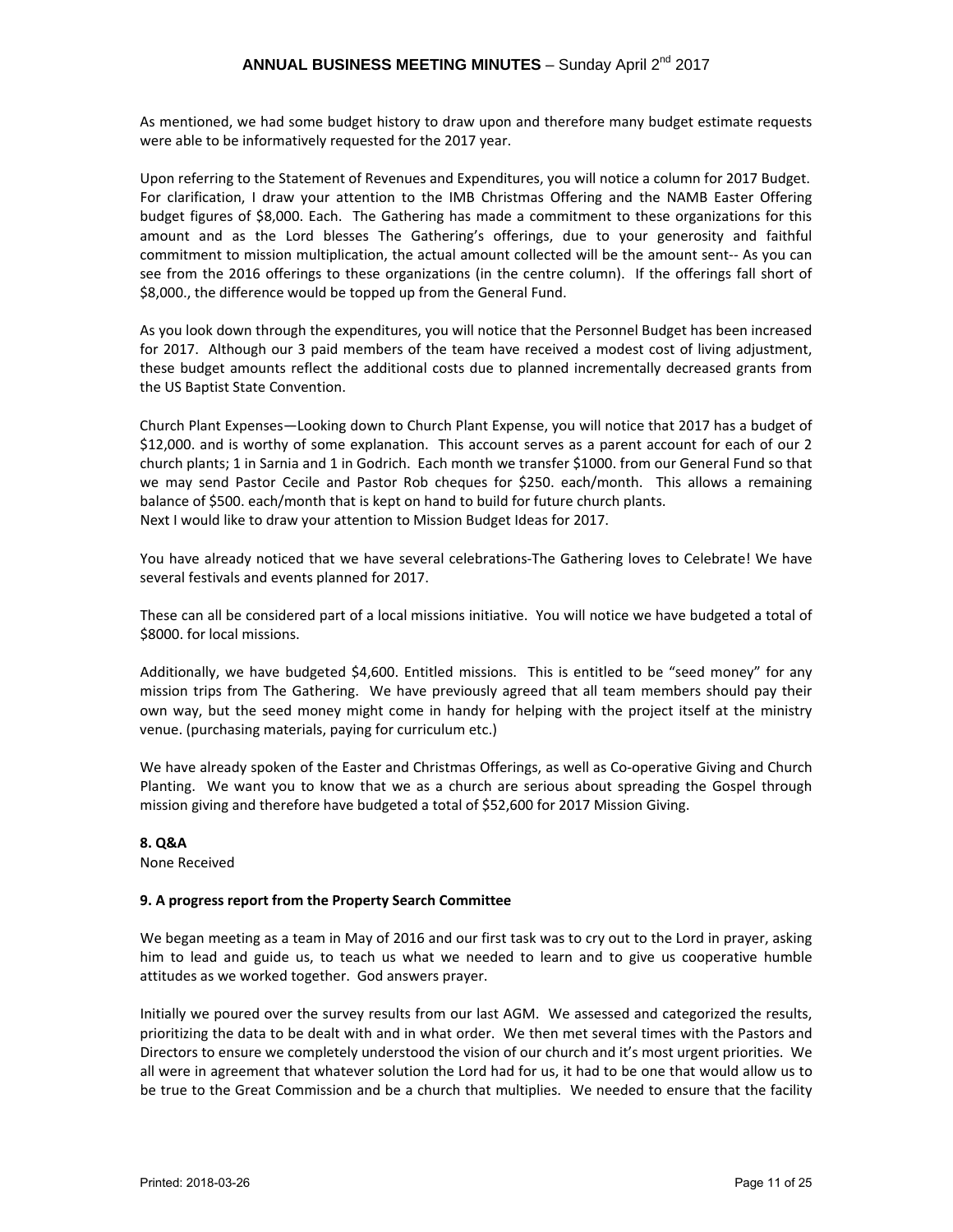we acquire does not restrict our ability to minister to the lost, the hurting, the marginalized in our city nor saddle us with debt that would not allow us to continue to plant churches and equip leaders to serve.

We as a team of leaders have experienced a shift in our thinking with respect to needs for space. At one time we were limited in our thinking and under the assumption that a facility would need to meet all of our fellowship and special event needs. The Lord has gently guided us to think differently. Since successfully hosting SURGE and Night to Shine ministry outside of our walls, and seeing the fruit in bringing the church to our target audience, we have relaxed the space requirements significantly and learned the significance of partnership with local schools, other like minded organizations, etc. We have also learned much from our Pastor and partners about the need to "ask and you shall receive" with respect to ministry needs. We also understand that whatever facility we acquire, the goal is not to grow it to a very large number in one location, but rather to use it as a hub for planting other congregations in the area that can minister to neighbourhoods.

What our team has focused on this year

- Survey the congregation
- Meet with Pastors and Directors about vision
- Conducted an attendance audit
- Took a demographic Sample
- Completed a mapping project
- Contacted our partners (SBC, NAMB, Toronto Church Planters, CNBC and others)
- Investigate capital campaign projects
- Read all we could about multiplication
- Understand the addition vs multiplication view
- Several site tours and inquiries about various options (build, purchase, lease, portable)
- Secured a realtor & presented 1 purchase offer

It has become apparent that the needs and preferences as identified in the initial survey will be difficult to accommodate in this market so we have explored many non-traditional options throughout the past year.

### Financial Picture

Total Occupancy Budget for 2017 @ 1821 Provincial Rd. Site \$91,719.00 / 12 = \$7,643.25 monthly

### **Mortgage Options WFCU**

- **Mortgage amount 1,000,000**
- **15 year amortization**
- **Monthly payments**
- **4.450%‐6 months**
- **Mortgage Payment \$7,603.66**
- **Total interest \$368,648.46**

### **Mortgage Options RBC**

- **Mortgage amount \$800,000**
- **10 year amortization**
- **Monthly payments**
- **4.8% interest**
- **Mortgage Payments annually 80,000 plus interest**

Dan Shuttleworth and Lorie Hoehne have been working with two financial institutions to pre‐qualify our church for financing. This process has now been complete and we are positioned well to move quickly on any potential properties that suit our needs and fall within our financial needs.

Population Density & Facility Requirements

We have been working with our church software program to assess the reach of our church and have created some visuals for you which are posted on either side of the worship space.

- Regular Attendees, Partners & Visitors
- Neighbourhood Fellowships
- Night to Shine participants and volunteers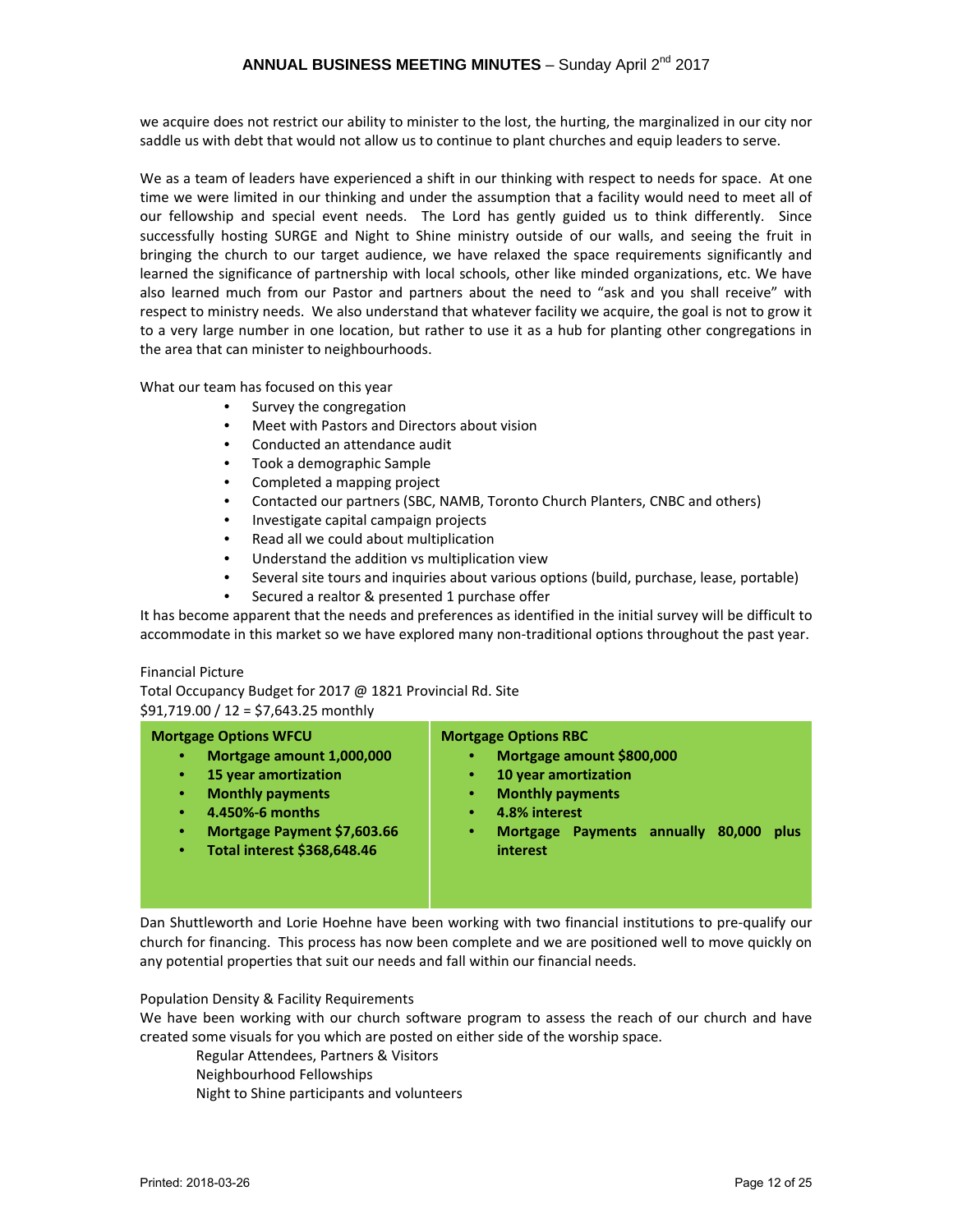Traditional Model for Facility:

It is evident that the traditional model for church facility is not going to fit well with our desire to make multiplication a priority.

Some of our challenges:

- A sellers market exists whereby multiple offers are generally presented, often over the list price and the timing of these is very soon after new listings appear –
- Zoning continues to be an issue with the commercial properties we have viewed
- Adequate parking within the city limits for our growing church is difficult to secure
- The initial scope of our search within a 5 mile radius of our current location has not produced significant results so we are looking outside that area

What we are excited about:

- God has been in the midst of the process, leading us and helping us to align our vision with His vision
- Our church family has been very supportive and open to the leading of the Spirit regarding facility
- Our Pastors and Directors have made themselves available countless times, at crazy hours of morning or evening to move the work of our team forward
- Our partners at SBC, CNBC, Toronto Church Planter, NAMB have been wonderful in helping us with resources and information
- Many people have given sacrificially to our GIF since the AGM last year and been true to their commitment to do so
- Many people have volunteered their time and talents and are waiting in the wings to help as the needs arise
- We have received lots of tips and information from our church family and others regarding potential properties to check out
- We are confident that God has the perfect place for us and we trust Him and His plan for our church

### **10. Questions we answered regarding:**

Zoning Lease expiry Demographics Leasing here Financial ability to carry the debt of 2 locations for a short term

### **11. Other Matters** – Bill Robert opened the floor for other comments/questions

A question was received regarding staffing and summer interns – at this time we have nothing to report with respect to addition of staff however we will keep the congregation informed if we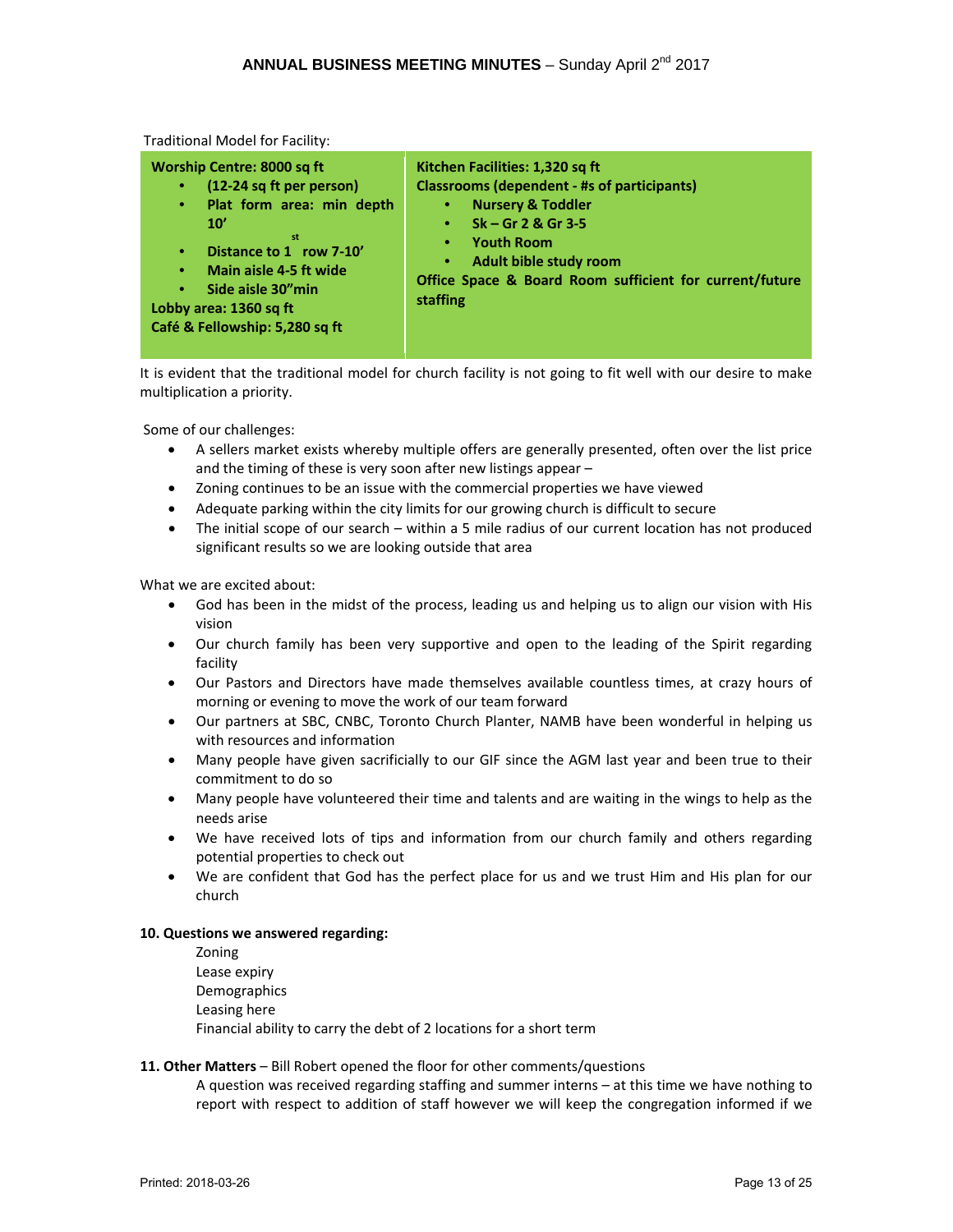# **ANNUAL BUSINESS MEETING MINUTES** - Sunday April 2<sup>nd</sup> 2017

have opportunity to hire interns or summer students, pending funding, etc. Nothing has been finalized at this point.

**12. Adjournment** – Bill Robert

Motion to adjourn @ 7:18 Moved: Bill MacCharles Seconded: Jamie Legault

- **13. Closing Prayer** Pastor Phil
- **14. Coffee Fellowship**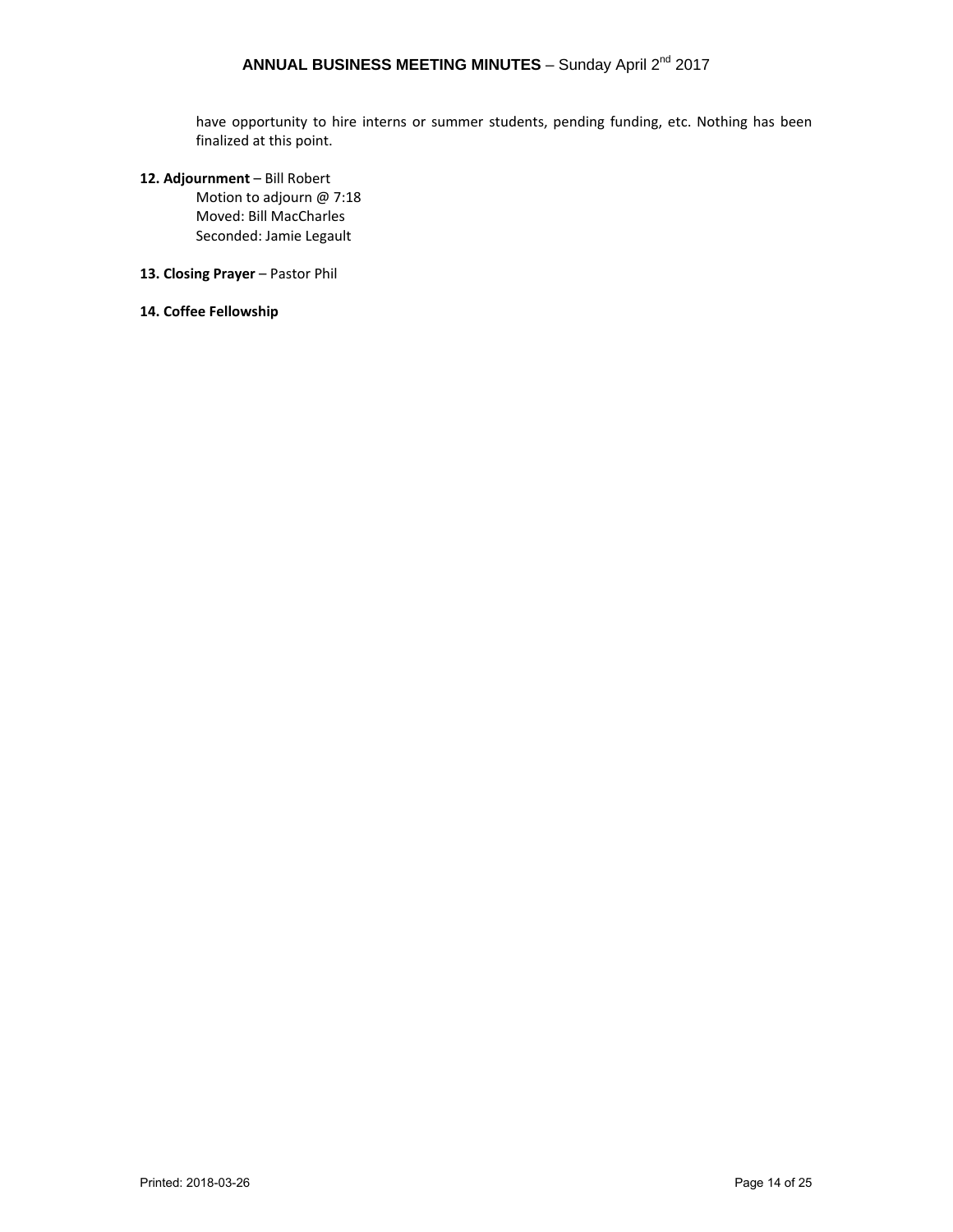### **FINANCIAL STATEMENTS** (Prepared Without Audit)

**DECEMBER 31, 2017** 

| Independent Practitioner's Review Engagement Report |    |
|-----------------------------------------------------|----|
| <b>Statement of Financial Position</b>              | 2  |
| <b>Statement of Accumulated Net Assets</b>          | 3. |
| <b>Statement of Operations</b>                      |    |
| <b>Statement of Cash Flows</b>                      | 5. |
| <b>Notes to Financial Statements</b>                | 6  |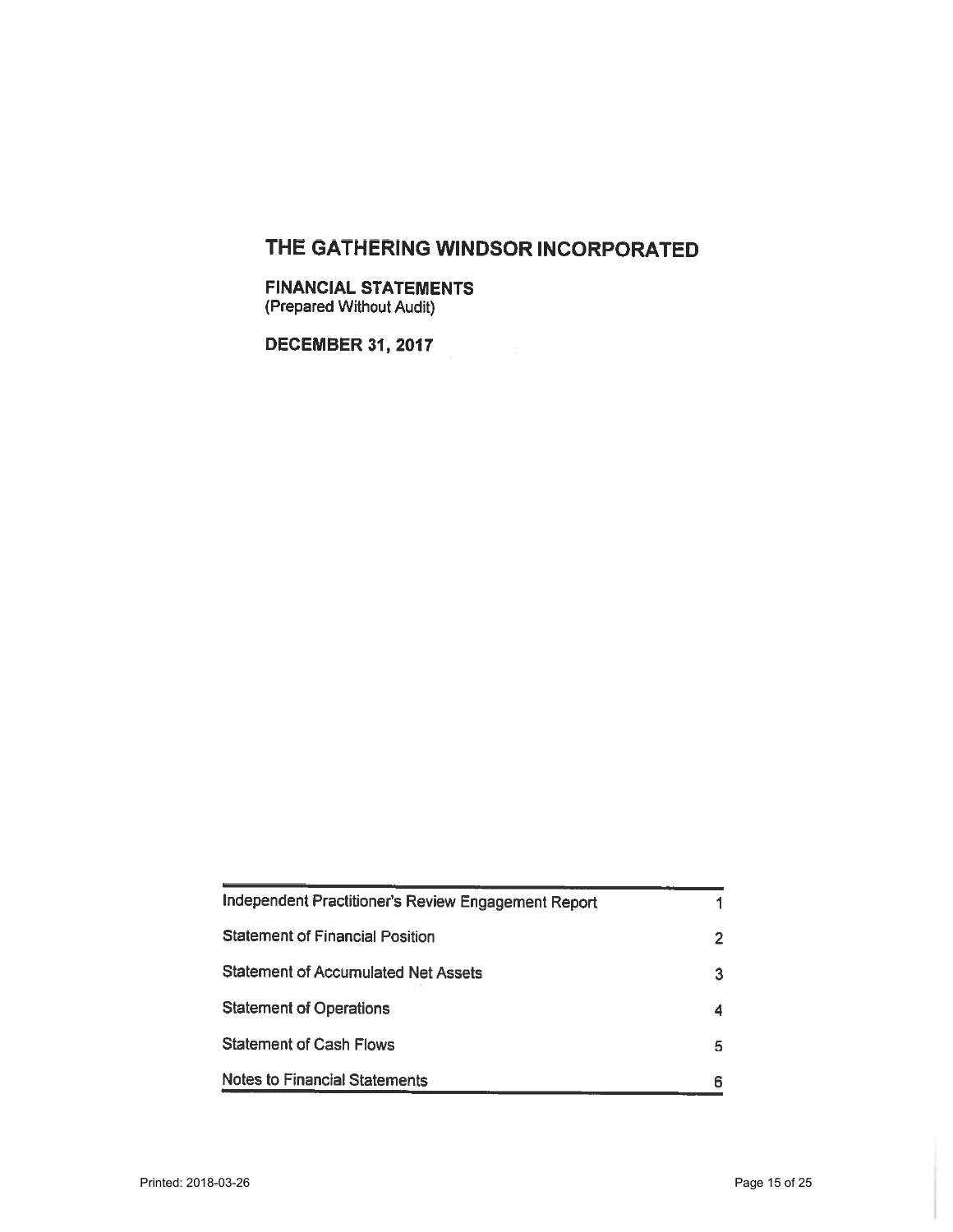### **INDEPENDENT PRACTITIONER'S REVIEW ENGAGEMENT REPORT**

To the Members of The Gathering Windsor Incorporated

We have reviewed the statement of financial position of The Gathering Windsor Incorporated as at December 31, 2017 and the statement of operations, accumulated net assets and cash flows for the year then ended and a summary of significant accounting policies and other explanatory information.

### **Management's Responsibility for the Financial Statements**

Management is responsible for the preparation and fair presentation of these financial statements in accordance with Canadian accounting standards for not-for-profit organizations, and for such internal control as management determines is necessary to enable the preparation of financial statements that are free from material misstatement, whether due to fraud or error.

### **Practitioner's Responsibility**

Our responsibility is to express a conclusion on the accompanying financial statements based on our review. We conducted our review in accordance with Canadian generally accepted standards for review engagements, which required us to comply with relevant ethical requirements.

A review of financial statements in accordance with Canadian generally accepted standards for review engagements is a limited assurance engagement. The practitioner performs procedures, primarily consisting of making inquiries of management and others within the entity, as appropriate, and applying analytical procedures, and evaluates the evidence obtained.

The procedures performed in a review engagement are substantially less in extent than, and vary in nature from, those performed in an audit conducted in accordance with Canadian generally accepted auditing standards. Accordingly, we do not express an audit opinion on these financial statements.

### **Conclusion**

Based on our review, nothing has come to our attention that causes us to believe that these financial statements do not present fairly, in all material respects, the financial position of The Gathering Windsor Incorporated as at December 31, 2017, and the results of its operations and its cash flows for the year then ended in accordance with Canadian accounting standards for not-for-profit organizations.

Windsor, Ontario March 16, 2018

Popp Russo denouve

**Chartered Professional Accountants Licensed Public Accountants**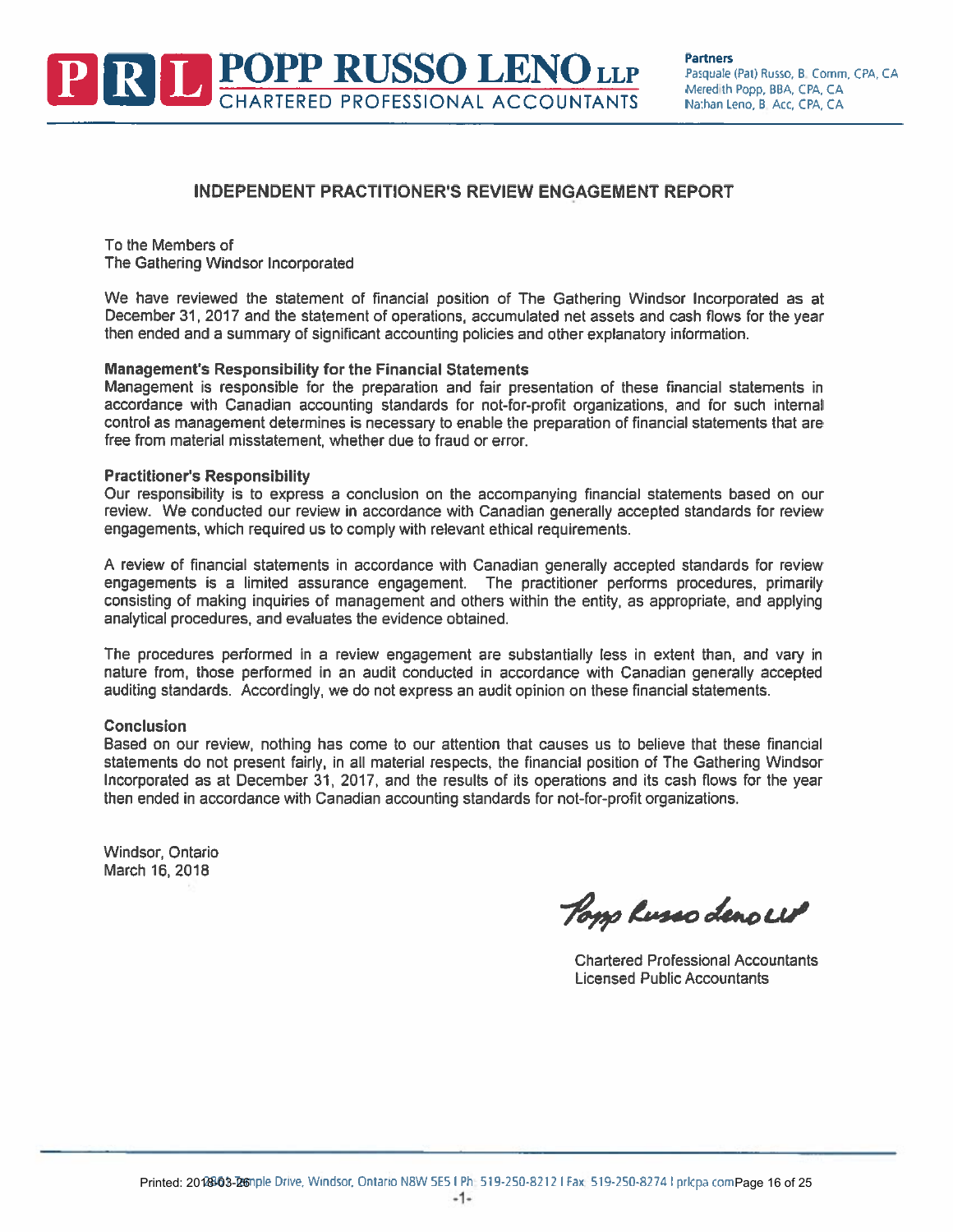# **STATEMENT OF FINANCIAL POSITION**

(Prepared Without Audit)

|                                                                                                                                                                                                           | <b>Year Ended December 31</b><br>2017<br>2016                                                    |                                                                 |  |
|-----------------------------------------------------------------------------------------------------------------------------------------------------------------------------------------------------------|--------------------------------------------------------------------------------------------------|-----------------------------------------------------------------|--|
| <b>ASSETS</b>                                                                                                                                                                                             |                                                                                                  |                                                                 |  |
| <b>CURRENT ASSETS</b><br>Cash<br>Cash - restricted<br>Accounts receivable<br><b>HST</b> receivable<br>Prepaid expenses and deposits                                                                       | \$<br>206,537<br>27,328<br>35,342<br>20,955<br>44,498<br>334,660                                 | \$<br>384,533<br>263,240<br>4,362<br>6,420<br>32,735<br>691,290 |  |
| <b>BUILDING, EQUIPMENT AND LEASEHOLDS--NOTE C</b><br>Land - 2401 Columbus Avenue<br>Building - 2401 Columbus Avenue<br>Furniture and equipment<br>Leasehold improvements<br>Less accumulated amortization | 250,000<br>798,889<br>39,872<br>22,872<br>1,111,633<br>46,415<br>1,065,218<br><u>\$1,399,878</u> | 39,175<br>22,872<br>62,047<br>23,264<br>38,783<br>730,073       |  |
| <b>LIABILITIES AND ACCUMULATED NET ASSETS</b>                                                                                                                                                             |                                                                                                  |                                                                 |  |
| <b>CURRENT LIABILITIES</b><br>Accounts payable and accrued liabilities<br>Government remittances payable<br>Deferred contributions--Note D<br>Current portion of mortgage payable--Note E                 | \$<br>27,529<br>2,850<br>17,713<br>37,505<br>85,597                                              | s<br>12,472<br>3,226<br>15,698                                  |  |
| <b>MORTGAGE PAYABLE--NOTE E</b>                                                                                                                                                                           | 366,153                                                                                          | ٠                                                               |  |
| <b>ACCUMULATED NET ASSETS</b><br>Equity in building, equipment and leaseholds<br>Restricted--Note H<br><b>Unrestricted</b>                                                                                | 661,560<br>27,328<br>259,240<br>948,128<br>\$1,399,878                                           | 38,783<br>263,240<br>412,352<br>714,375<br><u>730,073</u>       |  |
| <b>COMMITMENTS--NOTE J</b>                                                                                                                                                                                |                                                                                                  |                                                                 |  |
| APPROVED BY THE BOARD                                                                                                                                                                                     |                                                                                                  |                                                                 |  |

Director

Director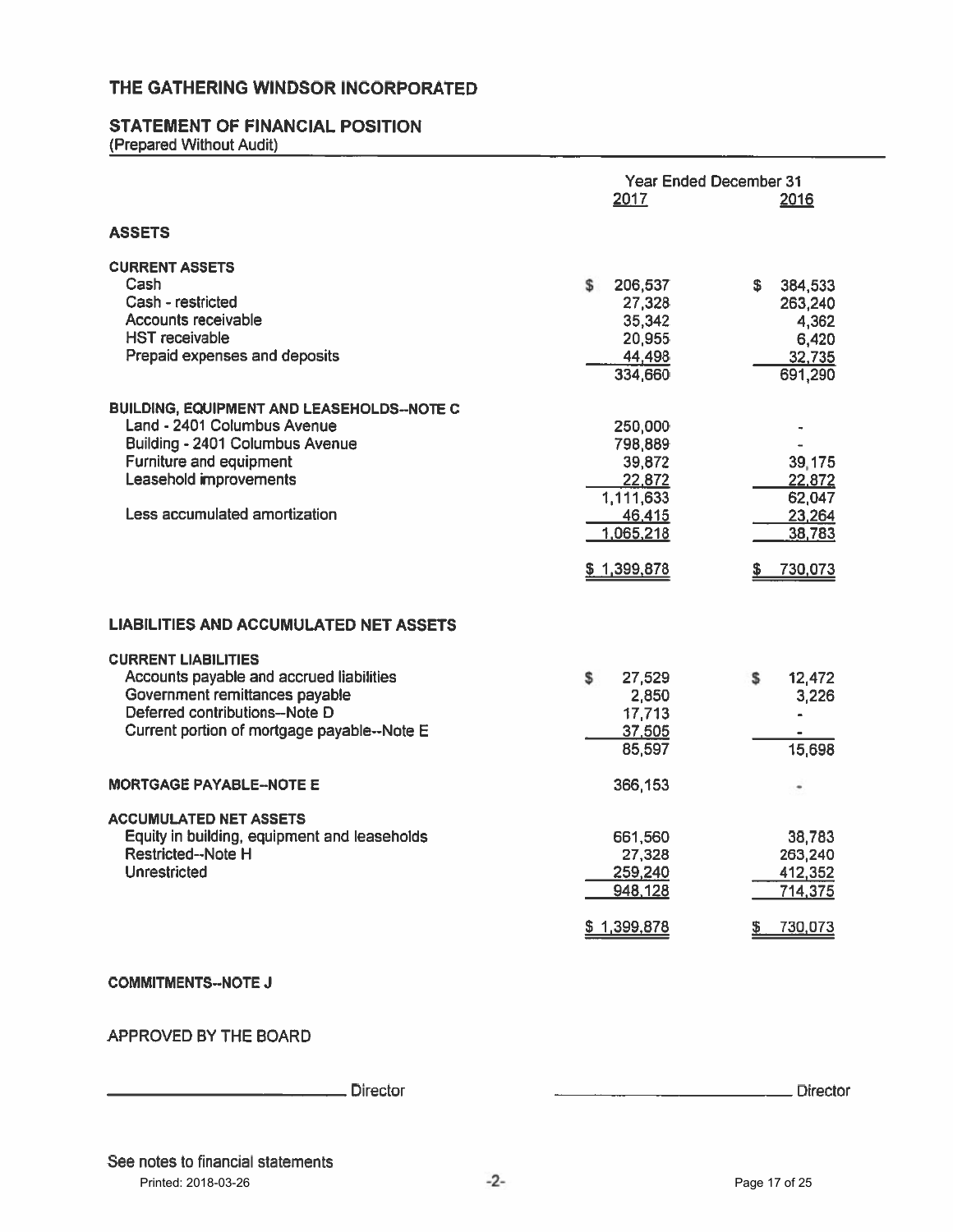# STATEMENT OF ACCUMULATED NET ASSETS

(Prepared Without Audit)

# YEAR ENDED DECEMBER 31, 2017

|                                                      |   | Invested in<br><b>Building and</b><br><b>Equipment</b> | Restricted    |    | Unrestricted |   | Total<br>2017 |     | Total<br>2016                |
|------------------------------------------------------|---|--------------------------------------------------------|---------------|----|--------------|---|---------------|-----|------------------------------|
| Balance at beginning of year                         | S | 38,783                                                 | \$<br>263,240 | \$ | 412,352      | S | 714,375       | \$  | 512,640                      |
| Excess (deficiency) of revenues<br>over expenditures |   | (26, 150)                                              | 149,912       |    | 109.991      |   | 233,753       |     | 201,735                      |
| Net additions to capital assets                      |   | 1,052,585                                              | (385, 824)    |    | (666, 761)   |   |               |     | $\qquad \qquad \blacksquare$ |
| Increase in long-term debt                           |   | (403, 658)                                             |               |    | 403,658      |   |               |     |                              |
| Balance at end of year                               |   | 661,560                                                | 27,328        | S  | 259,240      |   | 948,128       | 55. | 714,375                      |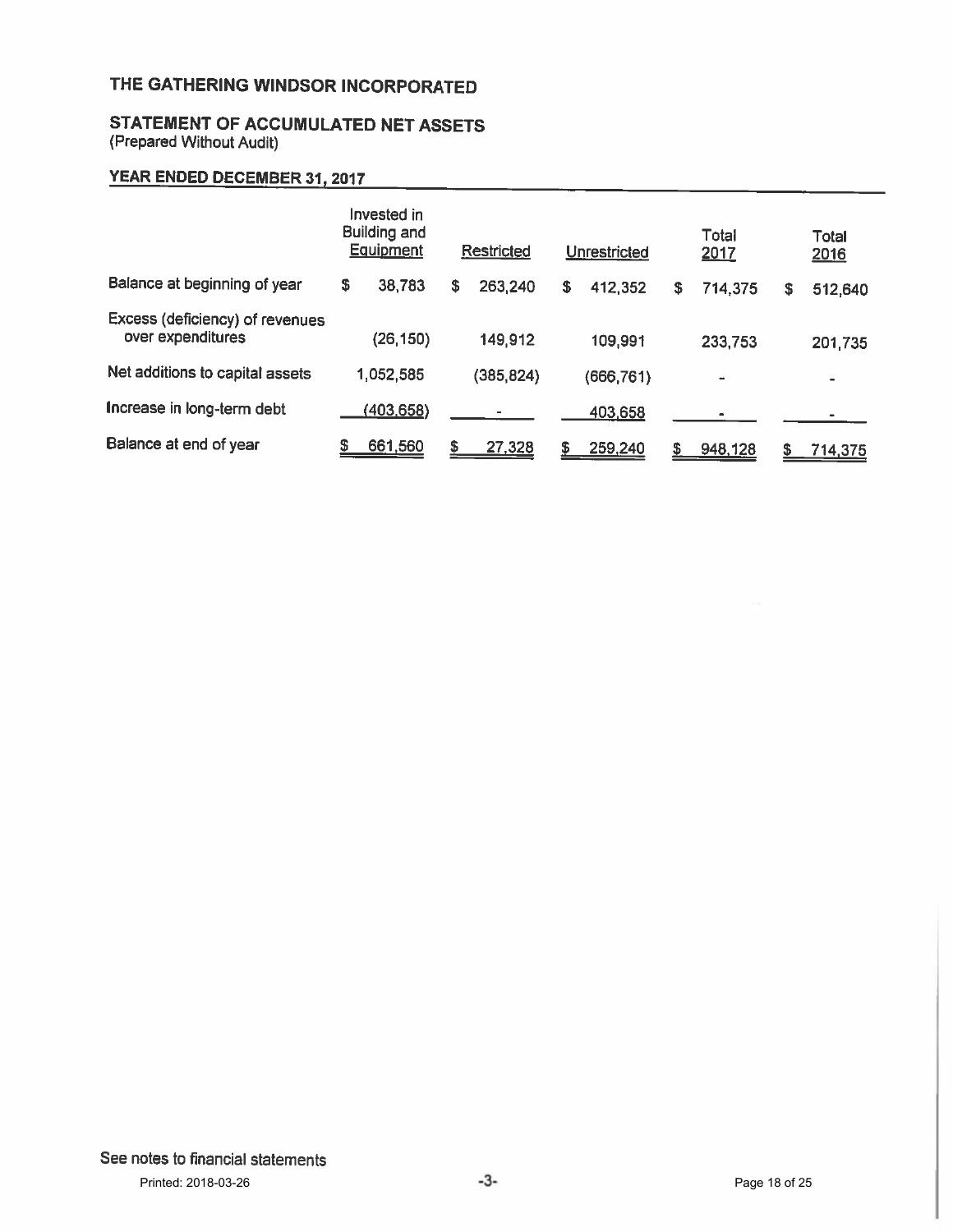# **STATEMENT OF OPERATIONS**

(Prepared Without Audit)

|                                                                                                                                                                                                                                                                                                                                                                                                                                                                              | Year Ended December 31<br>2017 |                                                                                                                                                                             |   | 2016                                                                                                                                                           |
|------------------------------------------------------------------------------------------------------------------------------------------------------------------------------------------------------------------------------------------------------------------------------------------------------------------------------------------------------------------------------------------------------------------------------------------------------------------------------|--------------------------------|-----------------------------------------------------------------------------------------------------------------------------------------------------------------------------|---|----------------------------------------------------------------------------------------------------------------------------------------------------------------|
| <b>Revenues</b><br><b>Contributions</b><br><b>Missions</b><br><b>Benevolence</b><br>Church planting<br><b>Growth Investment Fund</b><br>Easter offering<br>Christmas offering<br>Rental income<br>Interest and other income                                                                                                                                                                                                                                                  | S.                             | 470,565<br>24,916<br>6,006<br>27,065<br>124,300<br>15,263<br>11,673<br>5,450<br>5.252<br>690,490                                                                            | S | 454,624<br>1,355<br>6,802<br>5,831<br>11,097<br>13,058<br>10,018<br>6,221<br>509,006                                                                           |
| <b>Expenditures</b><br>Advertising and promotion<br><b>Benevolence</b><br>Church planting<br><b>Donations</b><br>Donations - Easter offering<br>Donations - Christmas offering<br><b>Guest speakers</b><br>Interest and bank charges<br>Interest on long-term debt<br>Ministry<br>Mission giving<br>Office supplies and miscellaneous<br>Occupancy cost<br><b>Professional fees</b><br>Gain on disposal of equipment<br>Travel<br>Wages and benefits--Note I<br>Amortization |                                | 1.042<br>9,549<br>487<br>19,915<br>15,263<br>11,673<br>6,608<br>7,592<br>28,659<br>22,339<br>10,406<br>143,550<br>8,187<br>(3,019)<br>3,150<br>145,186<br>26,150<br>456,737 |   | 1,054<br>1,947<br>382<br>10,865<br>13,058<br>10,018<br>1,641<br>3,264<br>13,331<br>10,374<br>9,413<br>77,626<br>3,350<br>2,990<br>137,110<br>10,848<br>307,271 |
| <b>EXCESS OF REVENUES OVER EXPENDITURES</b>                                                                                                                                                                                                                                                                                                                                                                                                                                  |                                | 233,753                                                                                                                                                                     |   | 201,735                                                                                                                                                        |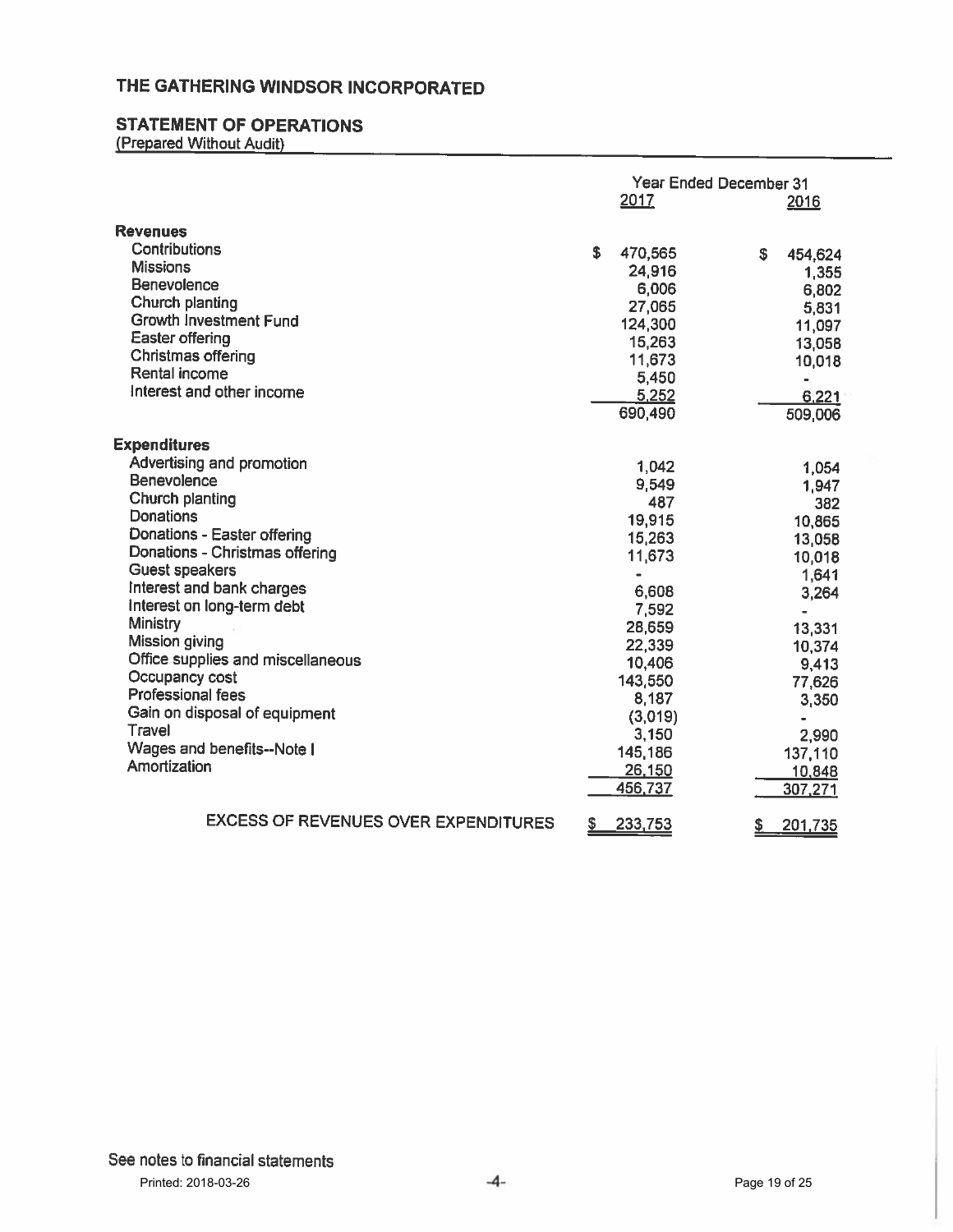# **STATEMENT OF CASH FLOWS**

(Prepared Without Audit)

|                                                                                                                                                                                              | <b>Year Ended December 31</b><br>2017                                       | 2016                                                     |
|----------------------------------------------------------------------------------------------------------------------------------------------------------------------------------------------|-----------------------------------------------------------------------------|----------------------------------------------------------|
| <b>CASH FLOWS PROVIDED BY (USED FOR):</b>                                                                                                                                                    |                                                                             |                                                          |
| <b>OPERATING ACTIVITIES</b><br>Excess of revenues over expenditures<br>Charges to income not affecting cash                                                                                  | \$<br>233,753                                                               | \$<br>201,735                                            |
| Amortization<br>Gain on disposal of equipment<br>Changes in non-cash components of working capital                                                                                           | 26,150<br>(3,019)                                                           | 10,848                                                   |
| <b>Accounts receivable</b><br><b>HST</b> receivable<br>Prepaid expenses and deposits<br>Accounts payable and accrued liabilities<br>Government remittances payable<br>Deferred contributions | (30, 980)<br>(14, 535)<br>(11, 763)<br>15,057<br>(376)<br>17,713<br>232,000 | (4, 362)<br>7,410<br>30,240<br>1,786<br>1,721<br>249,378 |
| <b>FINANCING ACTIVITIES</b><br>Increase in mortgage payable, net of repayments                                                                                                               | 403,658                                                                     |                                                          |
| <b>INVESTMENT ACTIVITIES</b><br>Proceeds on disposal of equipment<br>Additions to building, equipment and leaseholds                                                                         | 3,019<br>(1,052,585)<br>(1,049,566)                                         | (2,089)<br>(2,089)                                       |
| INCREASE (DECREASE) IN CASH                                                                                                                                                                  | (413,908)                                                                   | 247,289                                                  |
| Cash at beginning of year                                                                                                                                                                    | 647,773                                                                     | 400,484                                                  |
| <b>CASH AT END OF YEAR</b>                                                                                                                                                                   | 233,865                                                                     | 647,773                                                  |
| Represented by:<br>Cash<br>Cash - restricted                                                                                                                                                 | S<br>206,537<br>27,328                                                      | 384,533<br>S.<br>263,240                                 |
|                                                                                                                                                                                              | 233,865                                                                     | 647,773<br>5                                             |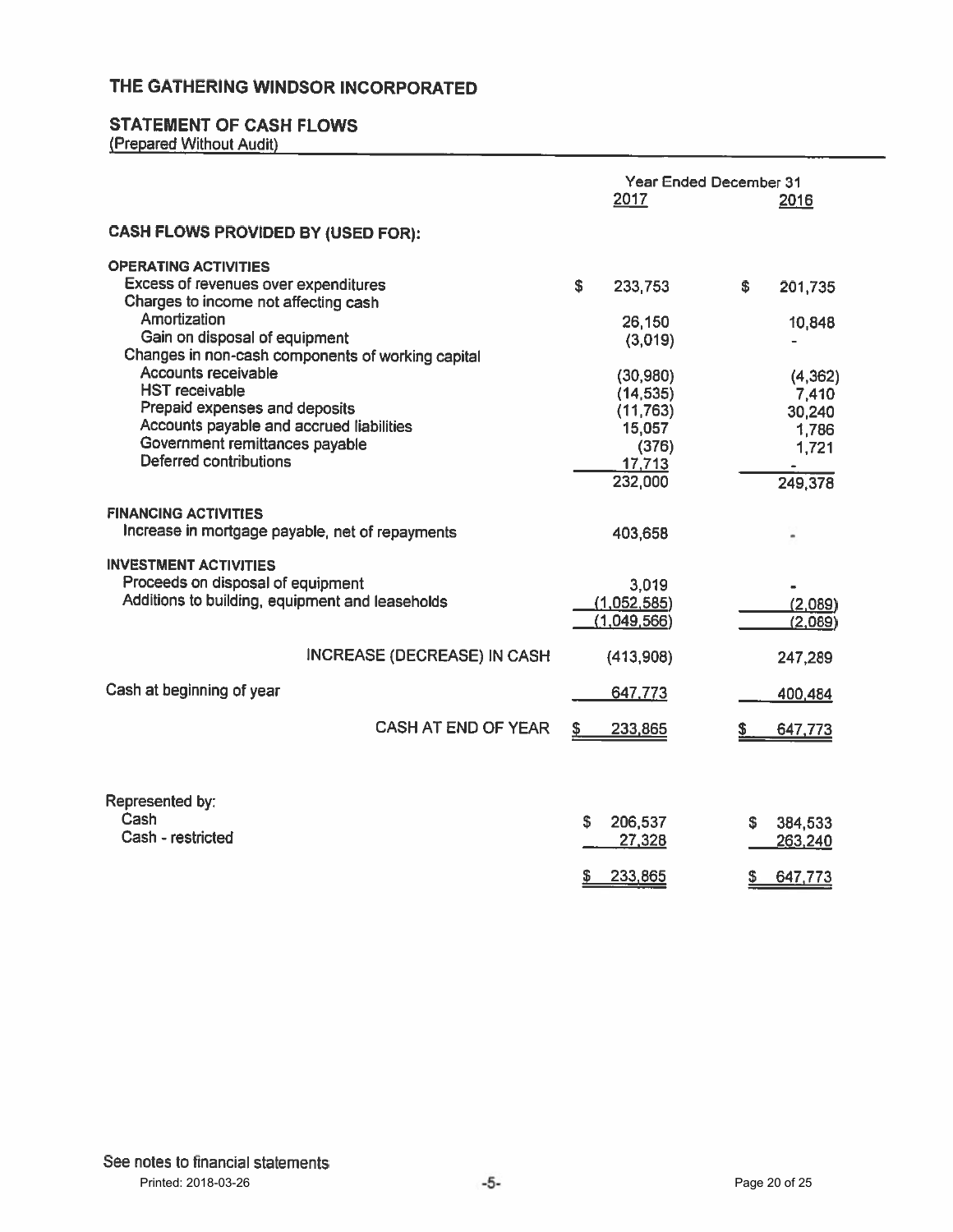**NOTES TO FINANCIAL STATEMENTS** (Prepared Without Audit)

### **DECEMBER 31, 2017**

### A. GENERAL

The Gathering Windsor Incorporated is a not-for-profit religious organization whose mission is to:

- (1) preach and advance the teachings of Christian faith;
- (2) establish, maintain and support a house of worship:
- (3) support and maintain missions and missionaries; and
- (4) establish and maintain a religious school.

The Church is incorporated without share capital in the Province of Ontario and is a registered charity under the Income Tax Act.

### **B. SUMMARY OF SIGNIFICANT ACCOUNTING POLICIES**

BASIS OF ACCOUNTING: These financial statements were prepared in accordance with Canadian accounting standards for not-for-profit organizations.

REVENUE RECOGNITION: The Church follows the deferral method of accounting for contributions. Under the deferral method, amounts received in the year for expenses to be incurred in the following vear are recorded as deferred revenue.

Unrestricted contributions are recognized as revenue when they are received or receivable if the amount to be received can be reasonably estimated and collection is reasonably assured.

Contributions to the various initiatives which have been internally designated as restricted are recognized as revenue in the year in which the related expenses are incurred.

USE OF ACCOUNTING ESTIMATES: The preparation of financial statements requires management and the Board of Directors to make estimates and assumptions that affect the reported amount of assets and liabilities and disclosures of contingent assets and liabilities at the date of the financial statements and the reported amounts of revenues and expenses during the reporting period. Actual results could differ from these estimates.

CONTRIBUTED SERVICES: The operation of the Church relies upon the many hours of service provided by its members. Because of the difficulties of determining their fair value, contributed services are not recognized in these financial statements. Directors are not remunerated for their services.

FINANCIAL INSTRUMENTS: The Church's financial instruments consist of cash, HST receivable, prepaid expenses and deposits, accounts payable and accruals and government remittances payable. The Church initially measures its financial assets and financial liabilities at fair value. The Church subsequently measures all of its financial assets and financial liabilities at amortized cost.

**BUILDING, EQUIPMENT AND LEASEHOLDS:** Building, equipment and leaseholds are recorded at cost. Amortization is calculated by using the following methods and annual rates:

| <b>Building</b>         | 4 % declining balance  |
|-------------------------|------------------------|
| Leasehold improvements  | 20 % straight-line     |
| Furniture and equipment | 20 % declining balance |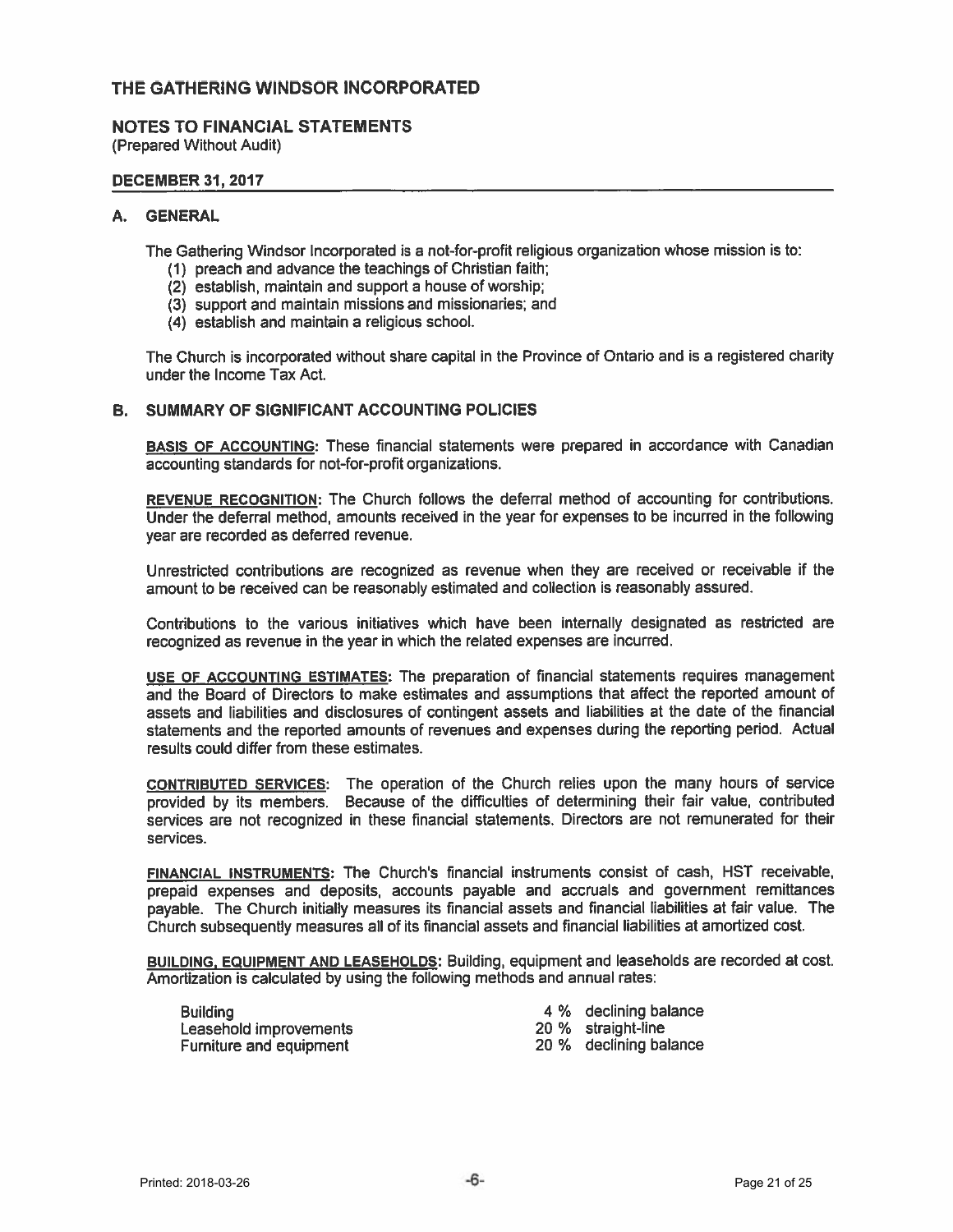**NOTES TO FINANCIAL STATEMENTS (Continued)** (Prepared Without Audit)

### **DECEMBER 31, 2017**

E.

### C. BUILDING, EQUIPMENT AND LEASEHOLDS

|                                                                              |   | Cost                                   |   | Accumulated<br>Amortization                                |   | 2017<br><u>Net</u>                    | 2016<br><b>Net</b>                              |
|------------------------------------------------------------------------------|---|----------------------------------------|---|------------------------------------------------------------|---|---------------------------------------|-------------------------------------------------|
| Land<br><b>Building</b><br>Furniture and equipment<br>Leasehold improvements | S | 250,000<br>798,889<br>39,872<br>22,872 | 5 | $\qquad \qquad \blacksquare$<br>15,978<br>15,631<br>14,806 | S | 250,000<br>782,911<br>24,241<br>8,066 | $\blacksquare$<br>$\bullet$<br>26,142<br>12,641 |
|                                                                              |   | 1,111,633                              |   | 46,415                                                     |   | \$1,065,218                           | 38,783                                          |

### **D. DEFERRED CONTRIBUTIONS**

Deferred contributions represent externally restricted funding received from the North American<br>Mission Board for specific purposes.

|                                                                                                                                                                                                                                                        | 2017                    | 2016 |
|--------------------------------------------------------------------------------------------------------------------------------------------------------------------------------------------------------------------------------------------------------|-------------------------|------|
| Deferred contributions, beginning of year<br>Add amounts received for current and future purposes<br>Less amounts recognized as revenue in the year                                                                                                    | S<br>22,000<br>(4, 287) | S    |
| Deferred contributions, end of year                                                                                                                                                                                                                    | <u>17,713</u>           |      |
| <b>MORTGAGE PAYABLE</b>                                                                                                                                                                                                                                | 2017                    | 2016 |
| 3.15% mortgage payable to the Royal Bank of Canada<br>(RBC) in monthly installments of principal and interest<br>of \$4,134, maturing May 29, 2022, secured by a first<br>charge over the Columbus Avenue property and a<br>general security agreement | 403,658<br>S            |      |
| Less current portion                                                                                                                                                                                                                                   | 37,505                  |      |
|                                                                                                                                                                                                                                                        | 366,153                 |      |

Minimum principal payments in each of the next five years are approximately:

| S | 37.505  |
|---|---------|
|   | 38,695  |
|   | 39,915  |
|   | 41,200  |
|   | 246,343 |
|   |         |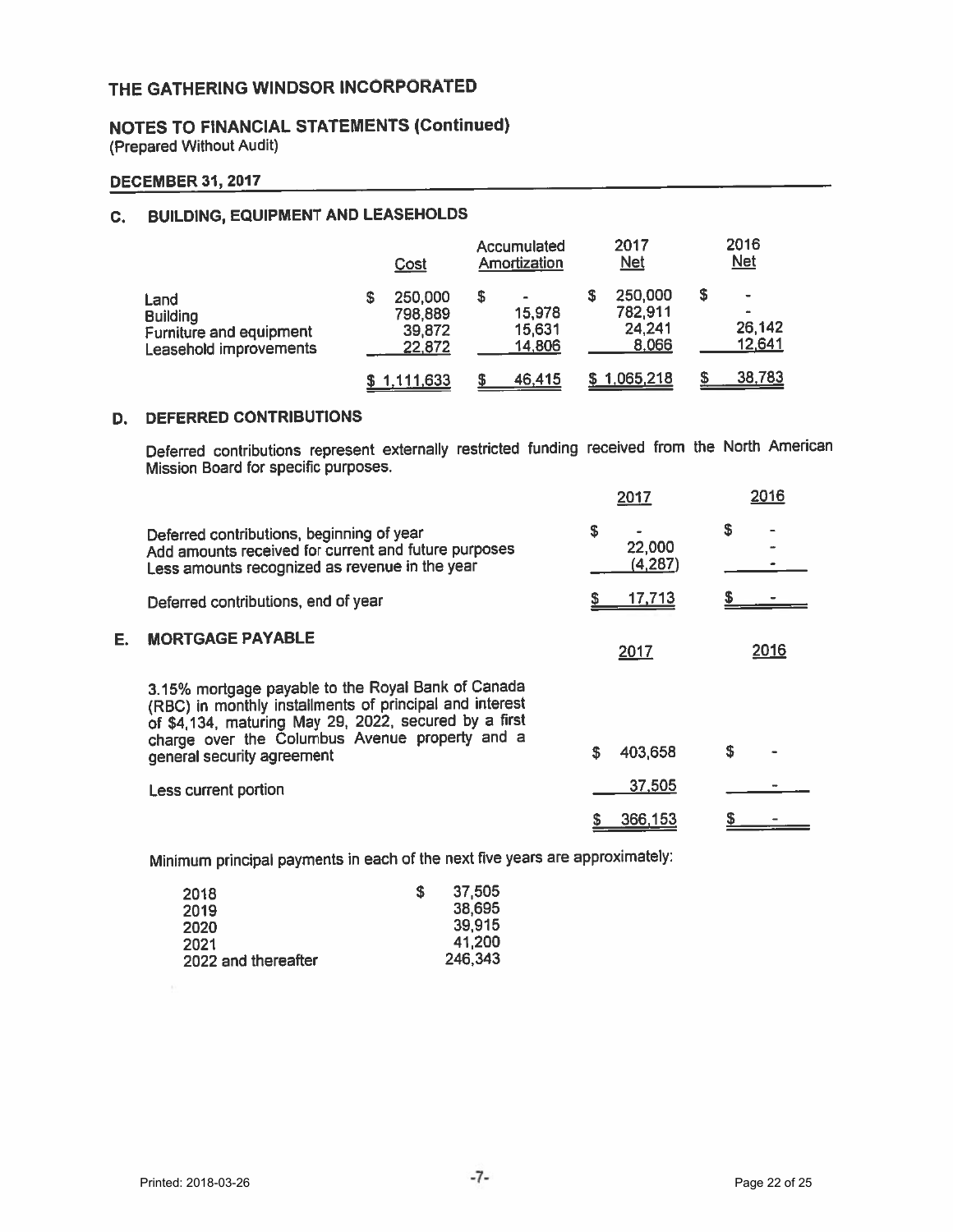**NOTES TO FINANCIAL STATEMENTS (Continued)** (Prepared Without Audit)

### **DECEMBER 31, 2017**

### F. FINANCIAL INSTRUMENTS

The Church is exposed to various risks through its financial instruments.

The Church is exposed to credit risk in the event of non-performance by CREDIT RISK: counterparties in connection with its HST receivable. It is the Board of Directors' opinion that the Church is not exposed to significant credit risk.

LIQUIDITY RISK: Liquidity risk is the risk of being unable to meet cash requirements or to fund obligations as they become due. Accounts payable and accrued liabilities are generally paid within 30 days. It is the Board of Directors' opinion that the Church is not exposed to significant liquidity risk.

INTEREST RATE RISK: The Church has interest-bearing debts in the form of a fixed-rate mortgage payable. The Church does not enter into interest swap contracts to hedge against exposure to increases in interest rates and the Board of Directors' does not consider this a significant risk at this time.

### **G. RELATED PARTY TRANSACTIONS**

Directors were reimbursed \$3,380 (2016 - \$1,572) for expenditures paid by these individuals on behalf of the Church.

### H. INTERNALLY RESTRICTED FUNDS

The Board of Directors have internally restricted a portion of cash and accumulated net assets. These internally restricted amounts are designated for missions, benevolence and church planting, as well as the 'Growth Investment Fund', which will be used for building operations, building improvements, equipment purchases and the remaining lease payments. These funds are not available for other purposes without the approval of the Board of Directors.

#### **SALARY SUBSIDIES**  $\mathbf{L}$

The Baptist State Convention of Michigan, Canadian National Baptist Church and North American Mission Board have contributed funding to help offset the cost of wages and benefits. The amount received during the year was \$61,845 (2016 - \$36,394).

### J. COMMITMENTS

The Church entered into a 60 month lease for its premises commencing December 31, 2014 and ending November 30, 2019. The rent is \$61,000 per year, payable in bi-annual installments of \$30,500 plus HST due each July 1 and January 1.

### K. COMPARATIVE FIGURES

Certain comparative figures have been restated to conform with the current year's presentation.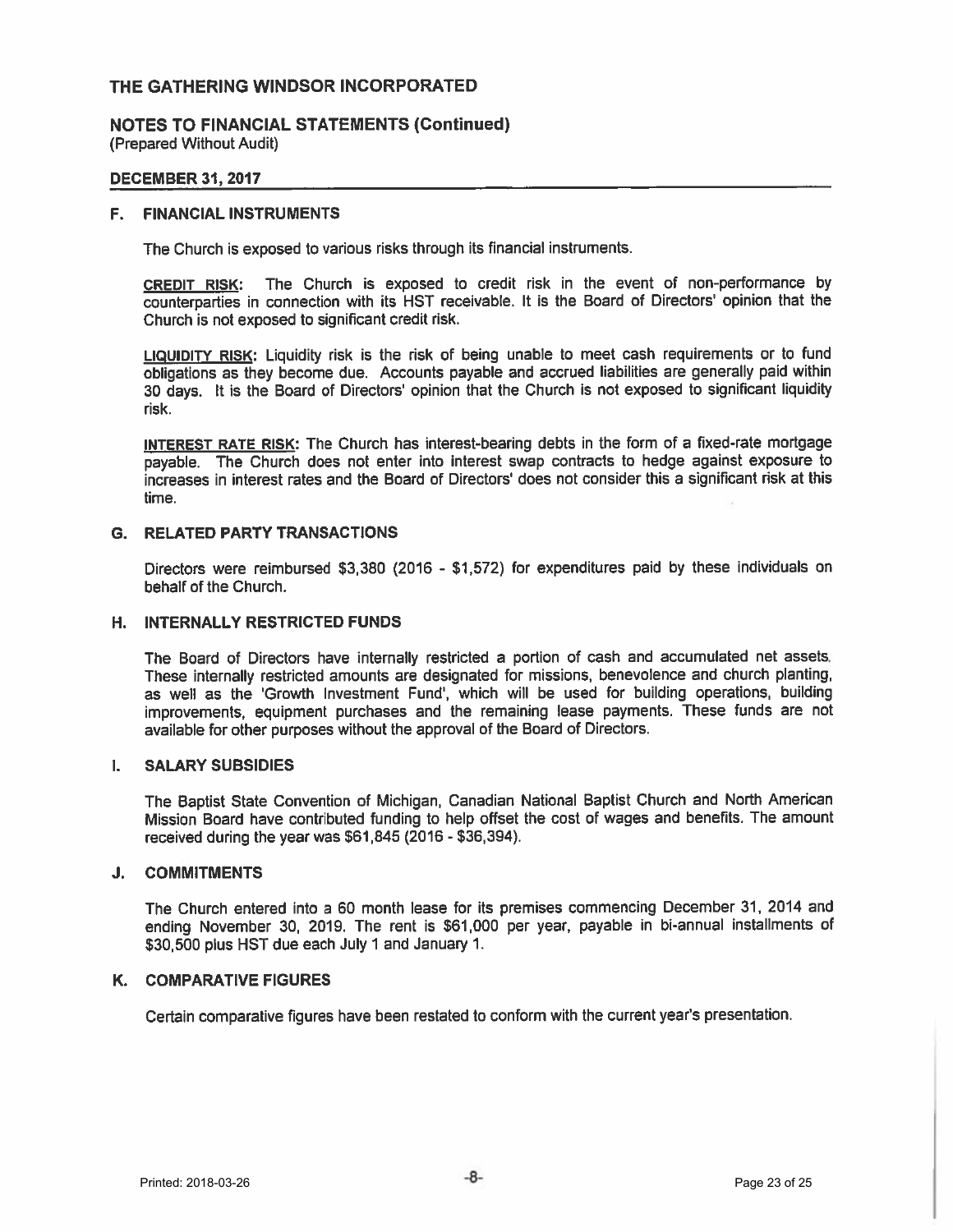### **STATEMENT OF OPERATIONS - For the Year Ended December 31**

|                                                                        | 2016             | 2017             | 2018             |
|------------------------------------------------------------------------|------------------|------------------|------------------|
| <b>Income</b>                                                          |                  |                  | <b>Budget</b>    |
|                                                                        |                  |                  |                  |
| <b>General Funds</b>                                                   | 494,506          | 537,314          | 529,677          |
| <b>Restricted Funds Offering</b>                                       |                  |                  |                  |
| <b>FUND IMB Christmas Offering</b><br><b>FUND NAMB Easter Offering</b> | 10,018<br>13,058 | 11,673<br>15,263 | 10,000<br>15,000 |
| <b>FUND GIF Growth Investment</b>                                      | 11,097           | 124,300          | 0                |
|                                                                        | 34,173           | 151,235          | 25,000           |
| <b>Designated Funds Offering</b>                                       |                  |                  |                  |
| <b>FUND Church Planting</b>                                            | 270              | 1,000            | 0                |
| <b>FUND SARNIA Church Plant</b>                                        | 5,561            | 9,962            | 0                |
| <b>FUND GODERICH Church Plant</b>                                      | 0                | 16,103           | 0                |
| <b>Benevolence Offerings</b>                                           | 6,802            | 6,006            | 4,000            |
| <b>Missions</b>                                                        | 1,355<br>13,988  | 24,916<br>57,988 | 25,000<br>29,000 |
|                                                                        |                  |                  |                  |
| <b>Interest and Other Revenues</b>                                     | 6,220            | 10,702           | 800              |
|                                                                        | 548,887          | 757,239          | 584,477          |
| <b>Expense</b><br><b>Charitable Donations-Registered</b>               |                  |                  |                  |
| <b>CNBC Canadian National Baptist</b>                                  | 9,750            | 12,115           | 12,000           |
| <b>IMB International Missions</b>                                      | 10,018           | 11,673           | 10,000           |
| <b>NAMB North American Missions</b>                                    | 13,058           | 15,263           | 15,000           |
| Other Charitable Donations                                             | 1,115            | 7,800            | 5,000            |
|                                                                        | 33,941           | 46,851           | 42.000           |
| Total 6000 · Personnel Expense                                         | 176,993          | 211,936          | 180,054          |
| <b>Occupancy Costs</b>                                                 |                  |                  |                  |
| <b>Custodial Supplies</b><br>Insurance - General Liability             | 689<br>2,522     | 4,156            | 7,500            |
| <b>Outside Services</b>                                                | 875              | 4,359<br>12,495  | 5,000<br>23,950  |
| Lease Expense                                                          | 61,000           | 65,685           | 67,000           |
| <b>Property Taxes</b>                                                  | 0                | 12,401           | 18,000           |
| Mortgage Interest                                                      | 0                | 7,592            | 12,000           |
| Repairs and Maintenance                                                | 837              | 3,026            | 6,500            |
| <b>Rentals and Small Tools</b><br><b>Utilities</b>                     | 258<br>8,655     | 902              | 2,000            |
| Phase 0 - Renovations                                                  | 0                | 18,472<br>8,225  | 28,250<br>0      |
| Phase 1 - Renovations                                                  | 0                | 6,719            | 75,000           |
| <b>Occupancy Costs</b>                                                 | 74,834           | 144,031          | 245,200          |
| <b>Supplies and Office Expenses</b>                                    | 5,608            | 6,569            | 5,640            |
| <b>IT / Internet / Security</b>                                        | 1,567            | 3,534            | 1,360            |
| <b>Professional and Other Fees</b>                                     | 6,528            | 15,331           | 13,800           |
| <b>Ministry Expenses</b>                                               |                  |                  |                  |
| <b>Adult Ministry</b>                                                  | 508              | 2,886            | 1,000            |
| <b>Benevolence Fund Expenditures</b><br><b>Church Plant Expenses</b>   | 1,947<br>382     | 9,549<br>487     | 4,000<br>12,000  |
| <b>Evangelism &amp; Missions</b>                                       |                  |                  |                  |
| <b>Birthday Celebration</b>                                            | 1,292            | 1,698            | 1,500            |
| <b>BBQ Baptism</b>                                                     | 434              | 0                |                  |
| Fall Launch                                                            | 790              | 0                |                  |
| <b>Harvest Festival</b>                                                | 290              | 0                | 500              |
| Easter Egg Hunt<br>Honouring our Firefighters                          | 0<br>0           | 363<br>138       | 500<br>500       |
| <b>Missions Teams Expenses</b>                                         | 0                | 91               | 500              |
| Canvassing Community                                                   | 0                | 31               | 500              |
| <b>Old Fashioned Christmas</b>                                         | 0                | 193              | 250              |
| Evangelism - SURGE Camps                                               | 6,674            | 3,148            | 2,000            |
| Sarnia Missions Outreach                                               | 503              | 1,240            | 0                |
| Night to Shine<br>Service Projects                                     | 0<br>0           | 8,195<br>28      | 0<br>0           |
| Local Outreach                                                         | 390              | 595              | 1,750            |